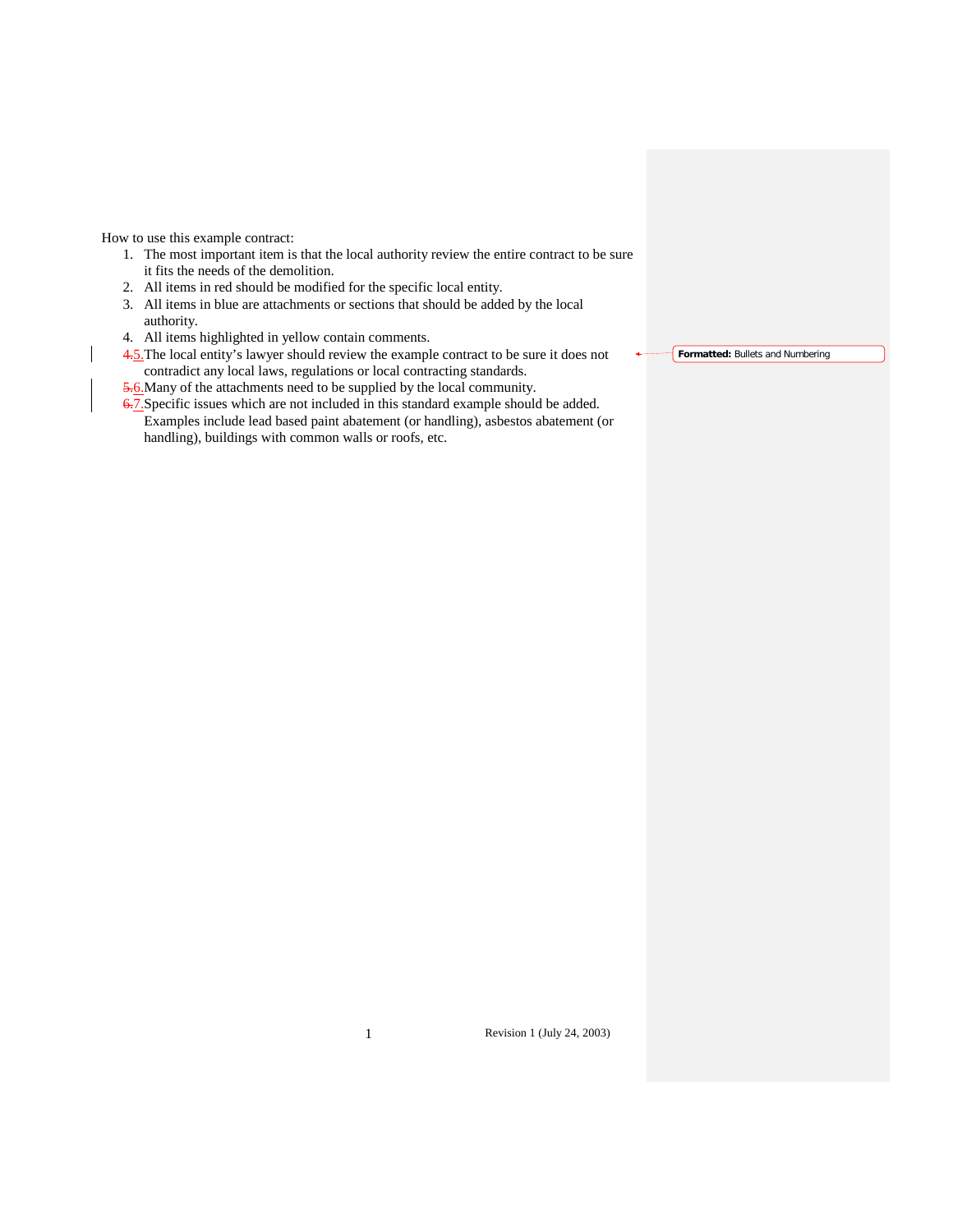#### **SAMPLE**

**SCOPE OF WORK [Disaster Name] Recovery Mission Demolition Work [County Name], [City Name], [State]**

# **1.0 Location**

This scope of work applies to demolition of [commercial] [residential] structures located in [City Name], [County Name], [State]. The structures to be demolished are included in Attachment A. Additional structures may be added to the contract at a later date.

# **2.0 General Project Description**

- 2.1. The general description of the work is to furnish all equipment, labor, layouts of work features, and supervision needed to accomplish the following as described below: Demolition, debris removal and disposal.
- 2.2. The estimated amount of debris to be removed under this contract, but not guaranteed, is as shown on the individual bid schedules.

# **3.0 Report Requirements**

- 3.1. Contractor Safety Plan. The Contractor shall prepare a Contractor Safety Plan to affirm the commitment to the Safety Program and identify the procedures to be used to satisfy the requirements of the Program. A suggested format for the Contractor Safety Plan is included as Attachment C. One copy of the completed Contractor Safety Plan shall be provided to the [County] [City] [State], within five (5) working days of contract award. This plan must be approved by the [County] [City] [State] prior to the commencement of any work.
- 3.2. Contractor Daily Safety Plan. The Contractor shall prepare a safety plan prior to each day's activities. The daily safety plan shall include the hazards expected with each day's activities. The mitigation measures for each hazard shall be included in the plan. The Contractor Safety Plan may be referenced for mitigation measures. The Contractor shall provide the daily safety plan to the [County's] [City's] [State's] authorized representative for approval. A daily tailgate safety meeting shall be conducted each morning prior to each day's activities. The Contractor shall inform the [County's] [City's] [State's] authorized representative of the time and location of each tailgate meeting at least 24 hours in advance.
- 3.3. Storm Water Pollution Prevention Plan. The Contractor shall prepare a storm water pollution prevention (SWPP) plan for [County] [City] [State] approval prior to beginning work. The plan shall be submitted within five (5) working days of contract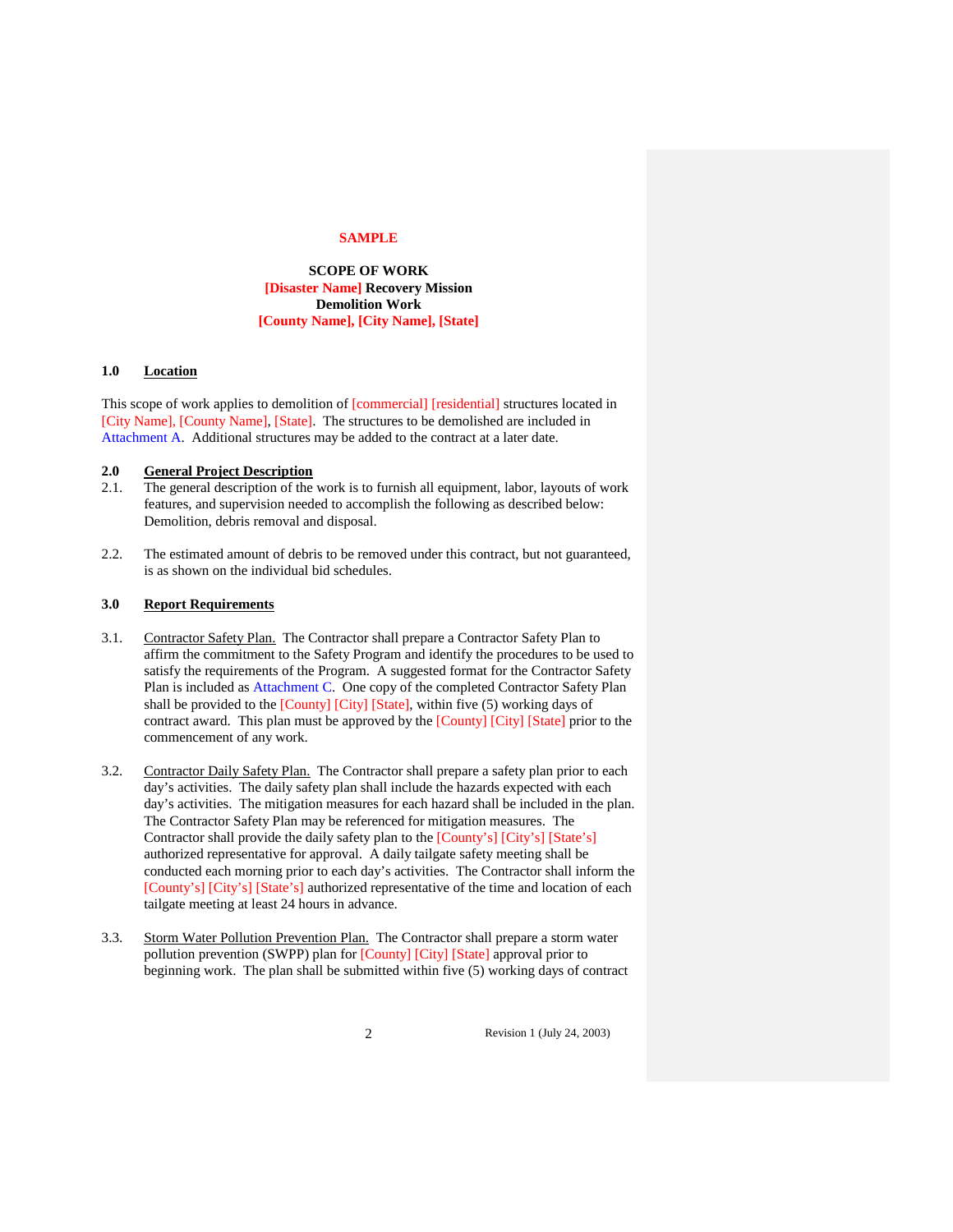award. The plan shall include, as a minimum, the method for protecting all storm drains and waterways adjacent to the demolition area.

3.4. Daily Operational Report. The Contractor shall submit a daily operational report. A separate operational report is required for each crew. For example, if the Contractor is working three crews on the same day, three reports shall be submitted at the end of that day (one for each crew). This form must be signed daily by the [County] [City] [State] Quality Assurance (QA) representative and the Contractor for payment to be made. Discrepancies between the daily operational report and corresponding load [and weigh] tickets shall be reconciled no later than the following day. A sample daily operational report is included as Attachment I. In addition to that shown on the daily operational report, the Contractor shall include a narrative on any significant activities occurring each day including but not limited to verbal instructions, changes, and clarifications. The Contractor shall include in the daily operational report the buildings demolished that day, including building ID and address. Before and after photographs of all buildings demolished shall be submitted no later than the next business day.

# **4.0 Services**

- 4.1. Demolition. The Contractor shall provide all labor and equipment necessary for the demolition of the structures identified in Attachment A. Descriptions of the structures are available from the [County's] [City's] [State's] authorized agent. Some items are to be salvaged prior to demolition. The list of items to be salvaged is included in Attachment B. Contractor employees shall not enter the structures except in the process of executing the contract. No explosives will be permitted. The structures and contents are considered to have no salvage value, except as specified. The [County] [City] [State] does not guarantee the condition of the properties prior to demolition.
- 4.1.1. Activities required prior to starting demolition are:
	- 4.1.1.1. The Contractor shall document the current conditions of all roadways, sidewalks and all structures to remain in the demolition area. In addition, all roadways along the haul routes shall be documented. A representative of the [County] [City] [State] shall be present during this inspection. The Contractor shall provide photographic and/or video documentation. The documentation shall be submitted to the [County] [City] [State] prior to beginning the work.
	- 4.1.1.2. Prior to demolition of each structure, the Contractor shall perform all tasks and complete the Demolition checklist included as Attachment D. A photograph of each structure to be demolished shall be included on the checklist. A [County] [City] [State] representative shall approve each checklist prior to the Contractor beginning demolition.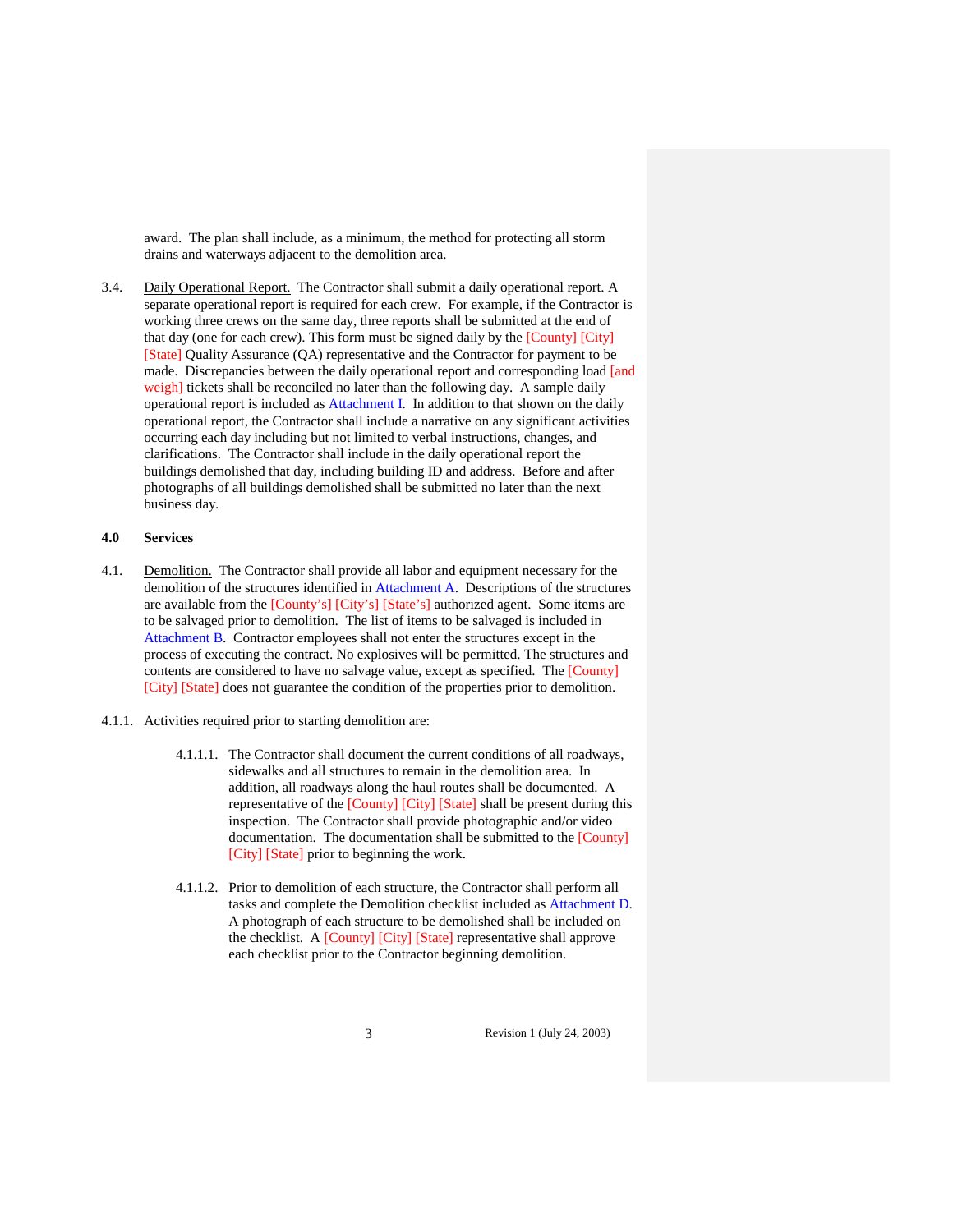- 4.1.1.3. The Contractor shall check the structures prior to demolition to insure that the properties are vacated.
- 4.1.1.4. The work includes capping and plugging of utilities, with all equipment, materials, and labor in accordance with local requirements. The Contractor is responsible for disconnection of all utilities, plugging of sewer taps, or connection to septic tanks. Disconnection of all utilities shall be coordinated by the contractor with the appropriate local service providers. The Contractor shall contact the local utility companies prior to commencing work to coordinate termination of gas, water, electric, phone, cable TV, and any other utility services to the nearest acceptable point. Sewer taps shall be plugged with screw type expanding plug inserts or other means approved by the local sewer authority, to prevent intrusion of ground water into the existing sewer system. Septic tanks encountered shall be left in place. The contractor shall take care and ensure that damage does not occur to any septic tanks.
- 4.1.1.5. The Contractor is responsible for ensuring traffic safety in all work areas. Flag persons, temporary signage, or other approved means shall be provided by the Contractor as needed to comply with the above requirement. Prior to the start of demolition of each structure, the contractor shall enclose the demolition site with a temporary safety fence. The temporary safety fence shall remain until all demolition work within this area is complete and approved by the [County] [City] [State]. Gates shall be included if necessary for Contractor operations. The Contractor shall install warning signs, to alert and protect the public from demolition activities. The safety fence shall be at least 6 feet high. The Contractor [shall] [shall not] not drive the posts. [All panels shall be supported above ground.] The fence shall be installed such that it can withstand normal weather conditions. The Contractor is responsible for maintaining the fence during demolition. The Contractor shall remove the fence from the work site upon completion of the contract.
- 4.1.2. Demolition shall not begin on the structures without a representative of the [County] [City] [State] present.
- 4.1.3. The use of water is to control dust during demolition work. The amount of dust resulting from demolition shall be controlled to prevent the spread of dust to occupied areas near the demolition site and to avoid creation of a nuisance in the surrounding area. Use of water shall not be allowed to result in, or create, hazardous or objectionable conditions such as ice, flooding and pollution.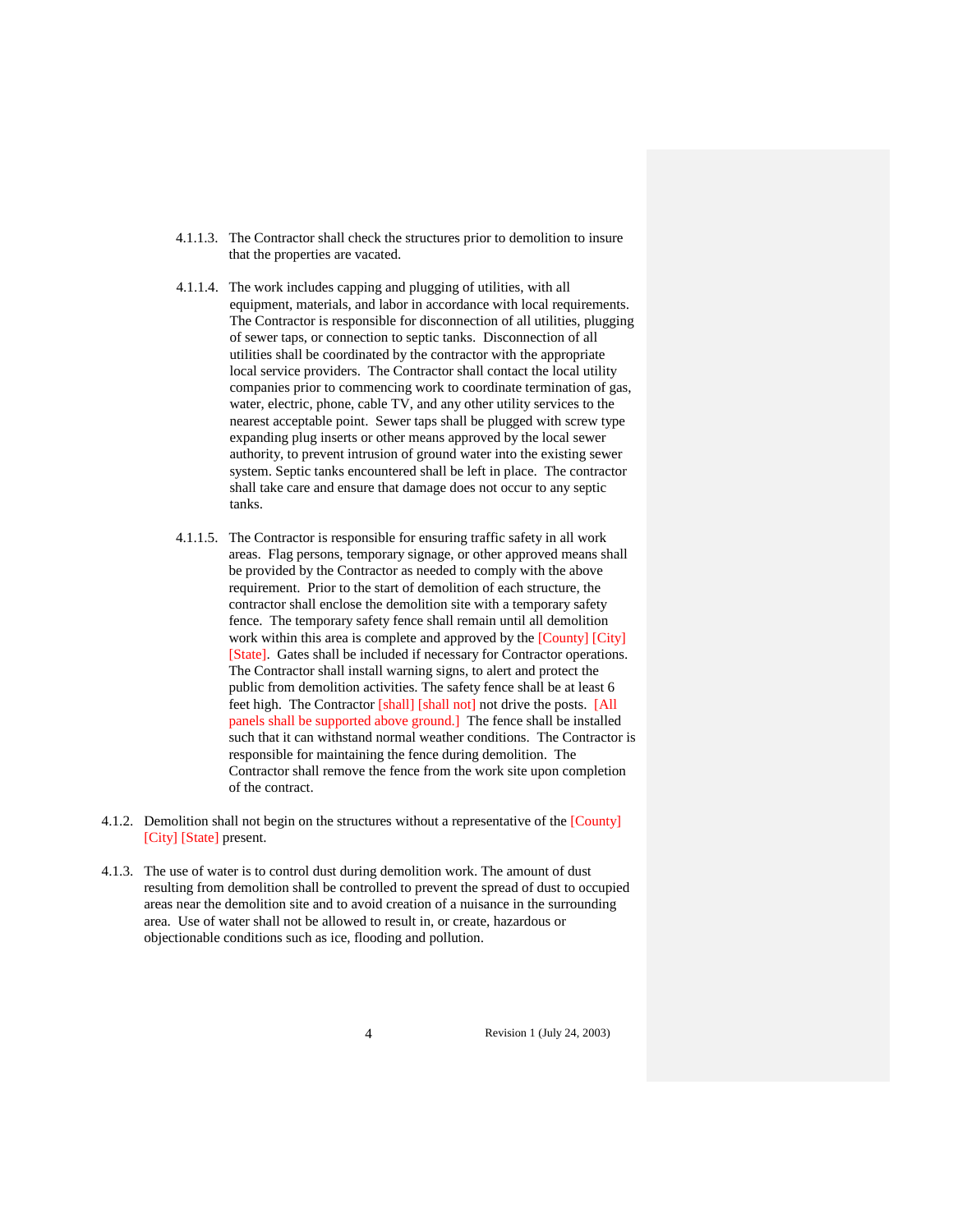- 4.1.4. The Contractor is responsible for complete demolition and removal of all structures listed in Attachment A, to the existing grade. The Contractor shall not remove the slabs. All demolition debris shall be taken to the designated facilities shown on Attachment H. Truck drivers shall initial the Loading tickets at the loading site and again when the debris is dumped. Load tickets shall include the respective building number from which the debris was generated. Any basements or crawl spaces shall be filled and graded to a uniform slope to eliminate vertical drops. The backfill shall be clean, uncontaminated soil.
- 4.1.5. The use of burning at the project site for demolition or the disposal of refuse and debris will not be permitted.
- 4.2. Debris Removal and Disposal. The Contractor shall provide all labor and equipment necessary for the removal and disposal of the structures identified in Attachment A.
- 4.2.1. Haul and Dispose. The work shall consist of [separating and] removing the debris generated from demolishing the identified structures. Work shall include: 1) examining debris to determine whether the eligible debris is [include list of types of debris]; 2) [sorting and] loading the debris; 3) hauling the eligible debris to an approved dumpsite(s). Ineligible debris shall not be loaded, hauled, or dumped under this contract. The Contractor is responsible for all ineligible debris handled under this contract.
- 4.2.2. [Type of Debris] Hauling and Disposal. All [type of debris] shall be collected and transported to the designated [type of debris] disposal areas shown on the drawings. [The Contractor shall be responsible for managing the debris once on site.] The Contractor shall place the debris in areas designated by the [County] [City] [State]. [If capping any area is necessary under this contract, the requirements should be listed here.]
- 4.2.3. Other Waste. All other demolition debris shall be collected and transported to [landfill or transfer station name]. Disposal fees are the responsibility of the [County] [City] [State] [Contractor].
- 4.2.4. [The contractor shall provide an inspection tower located [as shown on the attached drawing] [at each dumpsite]. This tower shall be constructed such that the [County] [City] [State] monitor can look down and see the bed when empty and to fully view the debris load (at least 10 feet above the existing ground surface), establishing a volume. The inspection tower shall be constructed to meet all local, state, federal safety requirements. The tower shall be constructed using pressure treated wood. The floor area shall be 8' by 8', constructed of 2" x 8" joists, 16" O.C. with 34" plywood supported by four 6" x 6" posts. The perimeter of the floor area shall be protected by a 4 foot high wall constructed of 2" x 4" studs and ½" plywood. The floor area shall be covered with a corrugated tin roof. The roof shall provide a minimum of 6'-6" of head room below the support beams. Access shall be provided by wooden steps with a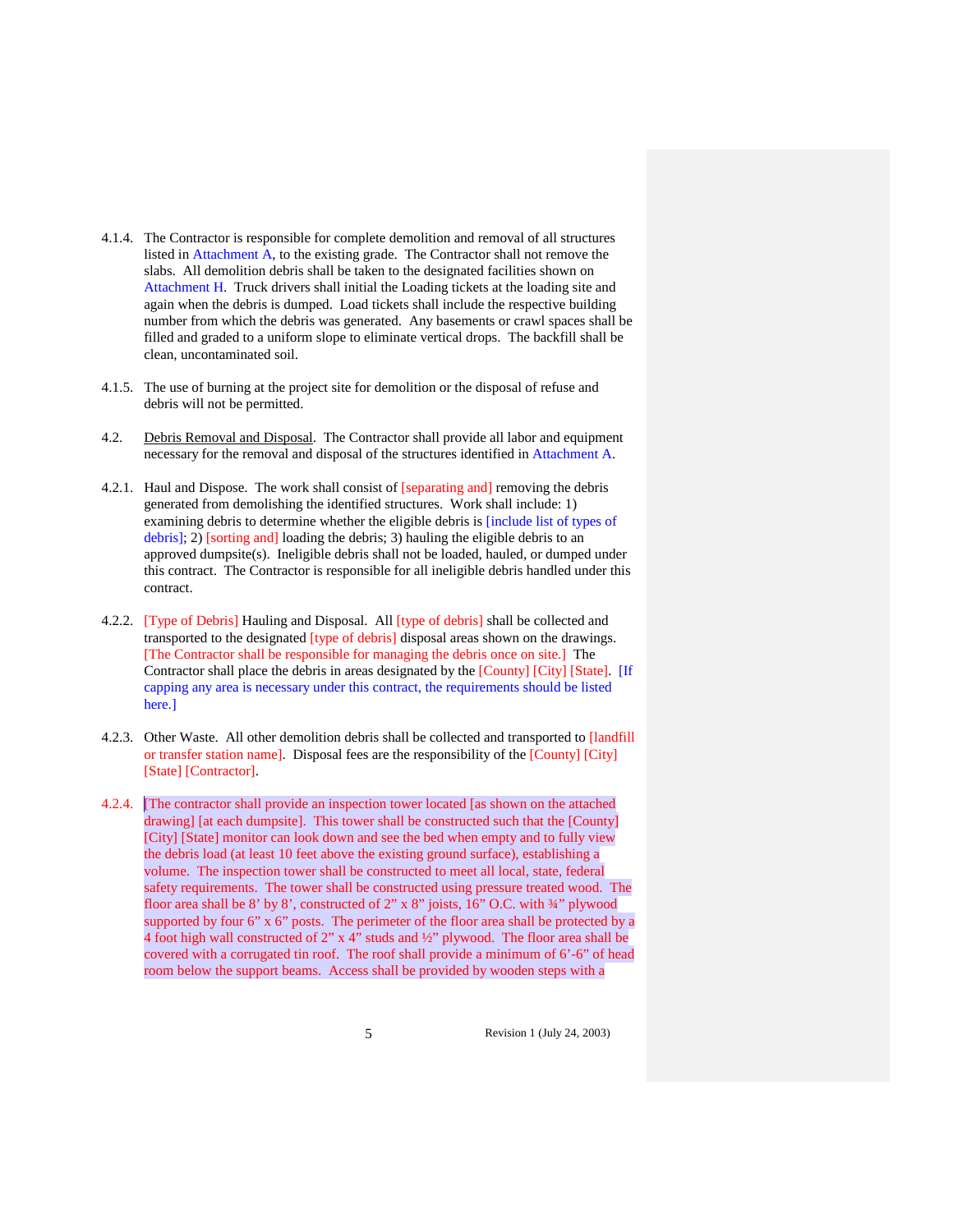hand rail. The towers shall include a writing surface area. The contractor may provide a mechanical lift to be used in place of the constructed tower.]

4.2.5. [The contractor shall provide portable restroom facilities at all dumpsites.]

# **5.0 Asbestos.**

- 5.1. [Some of the buildings may contain small amounts of asbestos. [State Environmental Agency] requirements included as Attachment E shall be followed during the demolition work.]
- 5.2. [Asbestos abatement is required in the structures listed in Attachment J. Asbestos abatement specifications are included in Attachment J.]

# **6.0 Demolition Classification.**

- 6.1. One Story Structure (up to 25' high). These structures are constructed of [brick,] [wood,] [stone] [concrete] [and metal]. Basements or crawl spaces under some structures are to be expected.
- 6.2. Two Story Structure (over 25' high). These structures are constructed of [brick,] [wood,] [stone] [concrete] [and metal]. Basements or crawl spaces under some structures are to be expected.

## **7.0 Debris Classification.**

- 7.1. Eligible Debris. Eligible debris under this contract is all debris generated from demolition. [Debris that is classified Hazardous or Toxic or freon or oil containing appliances such as air conditioners, refrigerators and freezers is ineligible debris under this contract and shall not be transported under this contract.] Any ineligible debris collected by the contractor shall be disposed of at the contractor expense. Any loads rejected at the dump site shall be the contractors responsibility.
- 7.2. [Type of Debris]. [Include a definition of the type of debris. If the state environmental department has given additional approvals and has provided a letter, the letter should be attached.]
- 7.3. Other Waste. Other waste includes, but is not limited to, plastic, glass, rubber products (excluding tires), metal products, sheet rock, cloth items, and wood building materials.
- 7.4. Hazardous Toxic Waste (HTW). Hazardous or toxic materials or waste such as petroleum products, paint products, electrical transformers, tires and known or suspected hazardous materials shall be removed by [others] [the Contractor]. Coordination for hazardous debris removal is the responsibility of the [County] [City]

**Comment [M1]:** This paragraph should only be included for cubic yard contracts.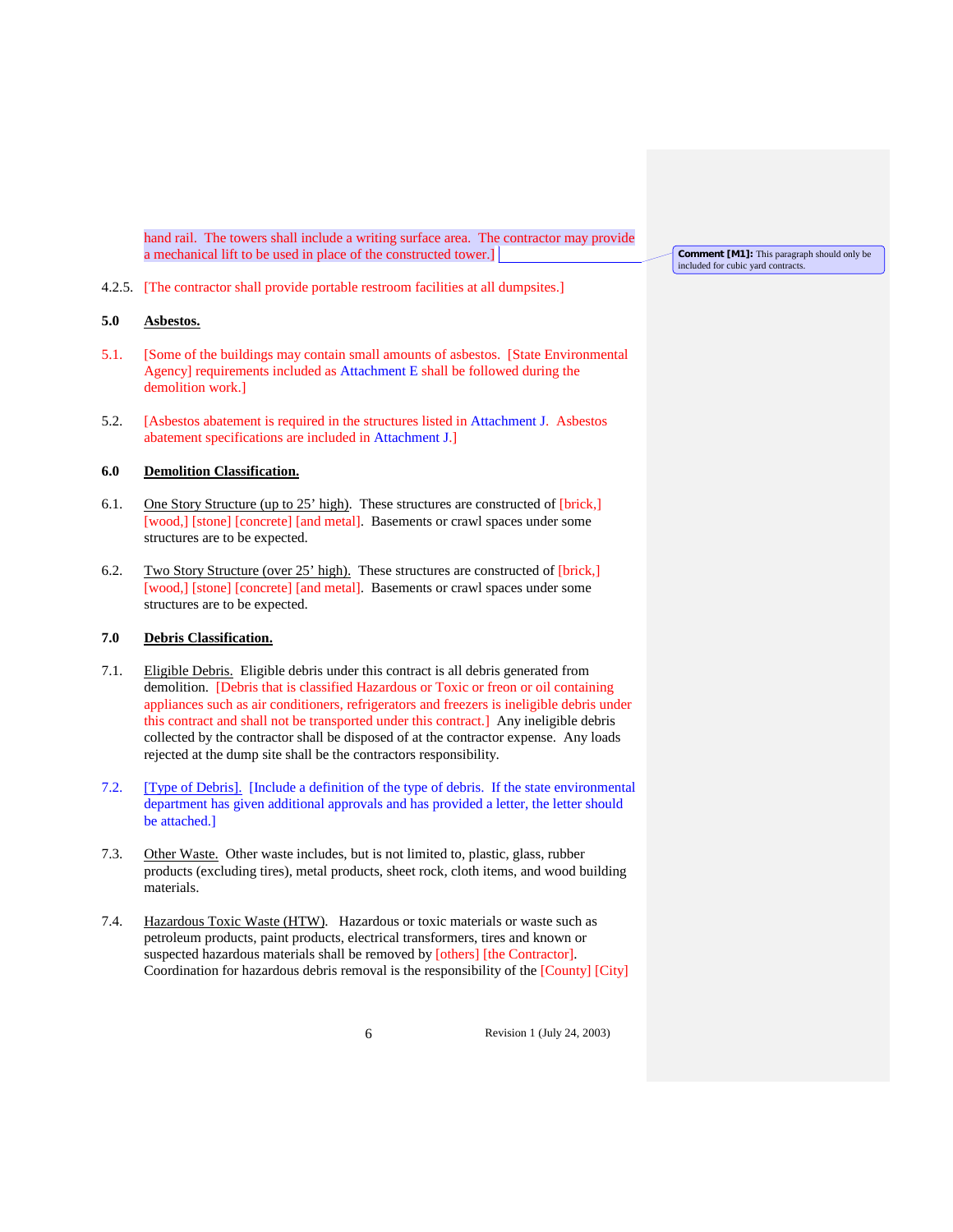[State] [Contractor]. [The Contractor shall notify the [County] [City] [State] immediately if HTW materials are discovered during demolition activities.] The HTW material shall be removed from the building so demolition may continue. The Contractor shall move the HTW material to the site designated by the [County] [City] [State].

# **8.0 Debris Removal and Disposal.**

#### 8.1. Debris Removal Process.

- 8.1.1. Debris shall be taken off site throughout the demolition process. The Contractor shall not allow debris to accumulate during demolition. The eligible debris shall be loaded into trucks and taken to [list the sites for each type of debris], as applicable.
- 8.1.2. Debris and rubbish including, but not limited to, trash, metal, plastic, and glass, shall be removed from within the footprint of the structure to be demolished. Debris shall be removed and transported in a manner that prevents spillage on streets or adjacent areas. State and local regulations regarding hauling and disposal shall apply.

# 8.2. Debris Disposal Process.

- 8.2.1. Measurement for all eligible debris removed shall be by the cubic yard [and] [ton] and supported by the load ticket [and weigh ticket]. Load tickets shall document cubic yard measurement for eligible debris.
- 8.2.2. [Load Tickets shall be used for recording the cubic yard volume of debris removed for disposal.] Load tickets shall be provided by the [County] [City] [State]. A sample load ticket is included as Attachment F. All information contained in this sample shall be included in the load tickets provided by the contractor. The load tickets shall be sequentially numbered and in quadruplicate.

Each ticket shall contain the following information:

- Ticket Number
- Contract Number
- Date
- Contractor Name
- Truck or Roll-off Number
- Point of Debris Collection
- Truck Capacity
- Loading Departure Time/Inspector
- Dump Arrival Time/Inspector
- Actual Debris Volume
- Truck Driver
- Debris Classification
- Dumpsite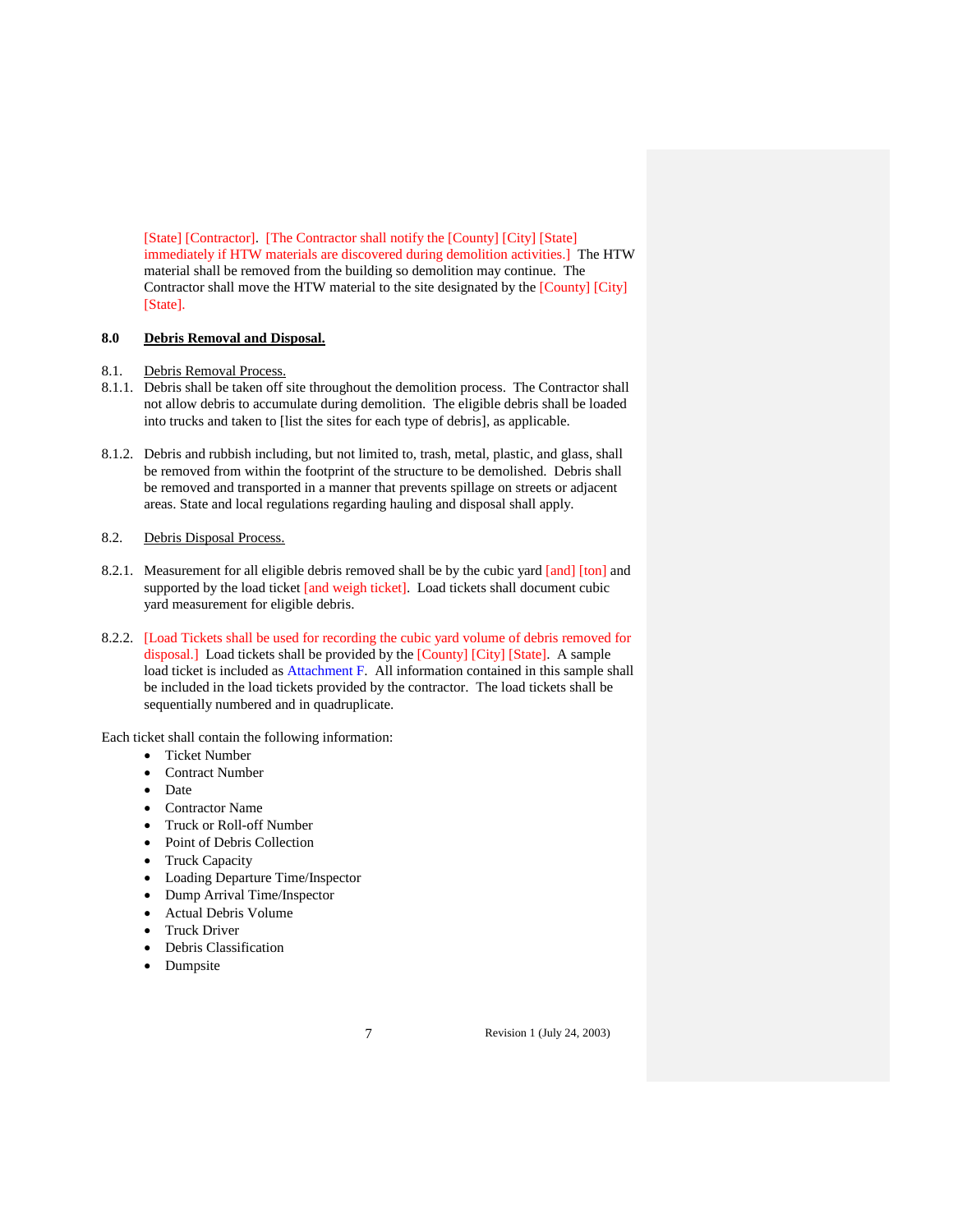- Debris Eligibility  $(Y/N)$
- 8.2.3. [Cubic Yard:] The entire four-part load ticket is given to the vehicle operator by a [County] [City] [State] monitor prior to leaving the loading area. Upon arrival at the dumpsite, the vehicle operator shall give the entire four-part load ticket to the [County] [City] [State] monitor. The [County] [City] [State] monitor will verify the hauler and equipment and establish the percent of the truck's capacity that is filled with eligible debris. After documenting percentage to the nearest 5%, the [COR] [City] [County] [State] monitor will calculate the actual cubic yardage of the load. The actual cubic yard will be recorded on the load ticket by the [COR] [City] [County] [State] monitor to the nearest cubic yard. The [County] [City] [State] monitor will document the data on the load ticket. The [County] [City] [State] monitor will give one copy to the vehicle operator. One copy is then given to the contractor, the original is kept by the [County] [City] [State] monitor and the fourth shall be given to FEMA. The load tickets shall be submitted with the daily report.
- 8.2.4. **Weight:** The entire four-part load ticket is given to the vehicle operator by a [County] [City] [State] monitor prior to leaving the loading area. Upon arrival at the dumpsite, the vehicle operator shall give the entire four-part load ticket to the [County] [City] [State] monitor. The [County] [City] [State] monitor will verify the hauler and equipment. The [County] [City] [State] monitor will give one copy to the vehicle operator. One copy is then given to the contractor, the original is kept by the [County] [City] [State] monitor and the fourth shall be given to FEMA. The load tickets shall be submitted with the daily report. The Contractor will be issued a weigh ticket at the certified scales. The Contractor shall provide the original weigh ticket from the certified scales to the [County] [City] [State] daily. The certified scales weigh tickets shall be attached to the load ticket. Any landfill tickets not having a corresponding load ticket shall be the responsibility of the Contractor.
- 8.3. All materials shall be disposed of at an approved dump site. Disposal shall be in accordance with all Federal, State, and local laws and regulations.

## **9.0 Demobilization.**

- 9.1. Post-Demolition Cleanup. Remove all signs of temporary construction facilities, work areas, structures, foundations or temporary structures, stockpiles of excess waste materials, or any other vestiges of demolition. The area shall be restored to near preexisting conditions except those structures which are demolished as part of this contract. Except in specific cases, restoration to original contours will not be required; however, all restored areas shall be smoothly and evenly dressed and sloped to drain.
- 9.2. Upon termination or completion of this contract, Contractor shall vacate and remove, or cause to be vacated or removed all property belonging to Contractor, any subcontractor, agent or employee. Any property not removed shall be deemed

8 Revision 1 (July 24, 2003)

**Comment [M2]:** Only include this paragraph if cubic yards are used to measure quantities.

**Comment [M3]:** Only include this paragraph is tonnage is used to measure quantities.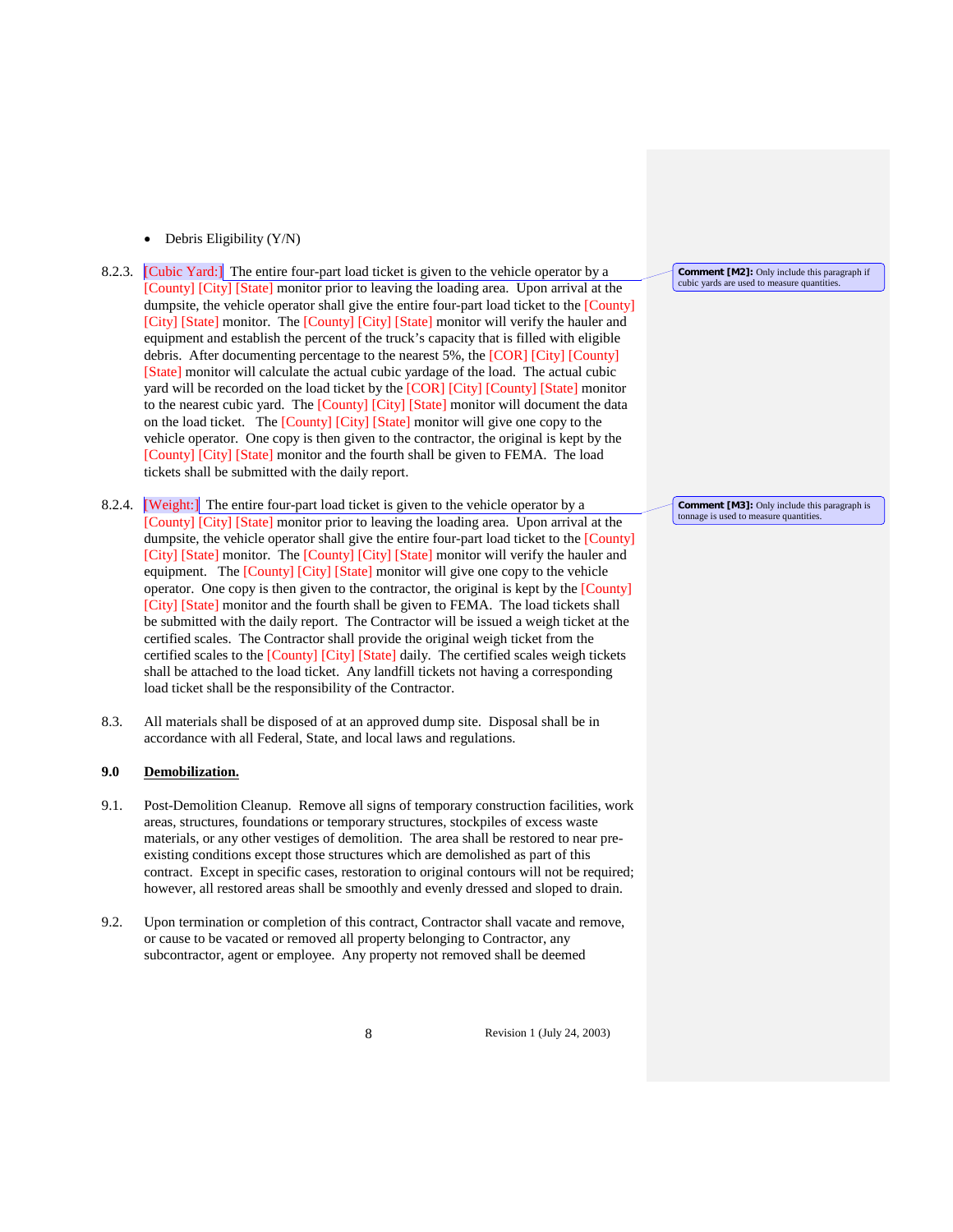abandoned to the [County] [City] [State] and any cost incurred by the [County] [City] [State] in disposal of same shall be withheld from any final payment due.

# **10.0 Performance Schedule.**

- 10.1. The Contractor shall commence performance within twenty-four (24) hours of receipt of notice to proceed.
- 10.2. All activity associated with debris operations shall be performed between [enter hours of operation]. The contractor may work [number of] days per week, [excluding] [including] holidays.
- 10.3. Maximum allowable time for completion shall be [enter number of] calendar days, unless the [County] [City] [State] initiates additions or deletions to the contract by written change orders. Both parties pursuant to applicable county, state and federal law will equitably negotiate subsequent changes in cost and completion time.

## **11.0 Equipment.**

- 11.1. All trucks and other equipment shall be in compliance with all applicable federal, state, and local rules and regulations. All trucks and other equipment shall be equipped with back up alarms. Any truck used to haul debris shall be capable of rapidly dumping its load without the assistance of other equipment. Sideboards or other extensions to the bed are allowable provided they meet all applicable rules and regulations, cover the front and both sides, and are constructed in a manner to withstand severe operating conditions. The sideboards are to be constructed of 2" by 6" boards or greater and shall not extend more than two feet above the metal bedsides. All extensions are subject to acceptance or rejection by the [County] [City] [State]. The contractor shall provide means to rapidly unload any trailer that does not have a means for dumping. All trailers shall have a metal-framed exterior and a minimum of 5/8" plywood (not wafer board) interior walls. All equipment used to haul debris shall be equipped with a tailgate that will effectively contain the debris during transport and permit the truck to be filled to capacity. **Plastic webbing is not acceptable for a tailgate.** All hauling equipment shall be measured and marked for its load capacity by the Contractor and the [County] [City] [State]. The Contractor shall inspect all equipment prior to use.
- 11.2. Trucks designated for use under this contract shall be equipped with two [color] signs, one attached to each side. Magnetic signs are not permissible. The [Contractor] [City] [County] [State] shall provide these signs. A sample sign is included as Attachment G. [All information contained in the sample shall be on the contractor provided signs.]
- 11.3. Prior to commencing debris removal operations, the Contractor shall present to the [County] [City] [State] monitor all trucks, trailers, or containers for inspection that will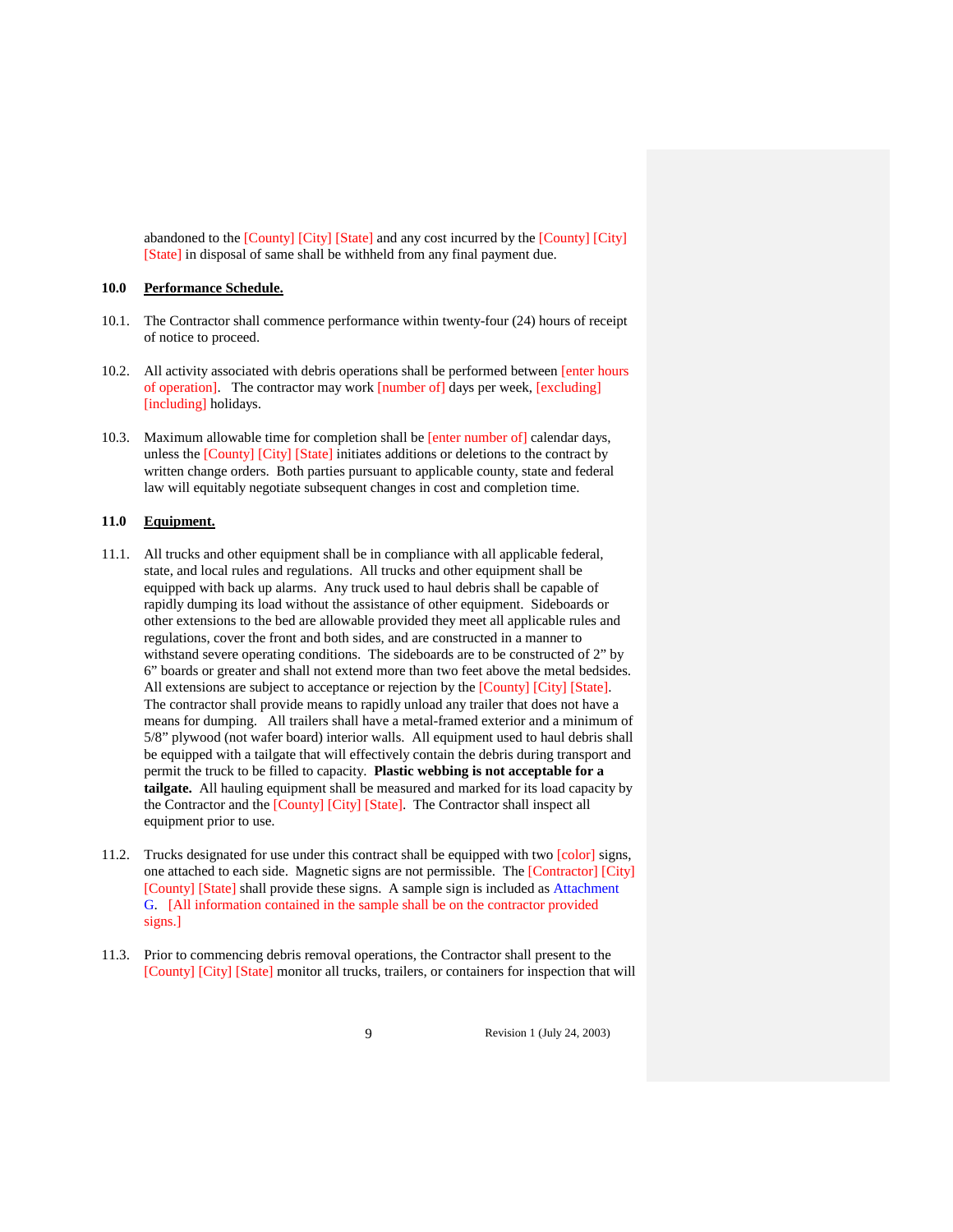be used for hauling debris. Each truck or trailer shall be measured to determine the load capacity. Each truck or trailer shall be numbered and clearly display the load capacity for identification with a permanent marking. The [County] [City] [State] monitor may, at any time, request that the trucks be re-measured. The Contractor shall notify the [County] [City] [State] each time a new truck, trailer or container is to be used under this contract and provide them to the monitor for inspection. No capacity can exceed 100% of the measured volume.

11.4. Trucks or equipment, which are designated for use under this contract, shall not be used for any other work during the working hours of this contract. The Contractor shall not solicit work from private citizens or others to be performed in the designated work area during the period of this contract. Under no circumstances shall the Contractor mix debris hauled for others with debris hauled under this contract.

# **12.0 Other Considerations.**

- 12.1. The Contractor shall designate a Contractor Representative (CR) at each project to supervise work in progress. The [County] [City] [State] inspectors will deal directly with the CR, for normal day-to-day administration of the contract provisions, within the limits of their authorities. The CR shall conduct overall management coordination and is the central point of contact with the [County] [City] [State] for performance of all work under the contract. The CR shall have full authority to contractually commit the Contractor for prompt action on all matters pertaining to administration of this contract, and shall be the on-site Contractor employee who is responsible for safety. The CR shall also be responsible for implementing the Contractor Safety Plan and Daily Safety Plan, have the authority to determine for the Contractor when work is ready for [County] [City] [State] inspection and make decisions for the Contractor on additional performance of work, when necessary.
- 12.2. The Contractor shall take necessary precautions to ensure that street signs are not moved or damaged. The Contractor may move signs temporarily for protection if in danger of being damaged during demolition. The Contractor shall return signs to preexisting location and condition following demolition.
- 12.3. The contractor is reminded of the importance of the safety requirements contained in Attachment C, OSHA, EPA, and other State and Federal Laws that address the safe work environment. This includes the monitoring and safety of all employees who will be performing any work under this work order.
- 12.4. The Contractor shall obtain all permits, licenses, and maintain these documents at the project site where work is to be performed and have such documents readily available.
- 12.5. Compliance with the provisions of this contract by subcontractors will be the responsibility of the Contractor.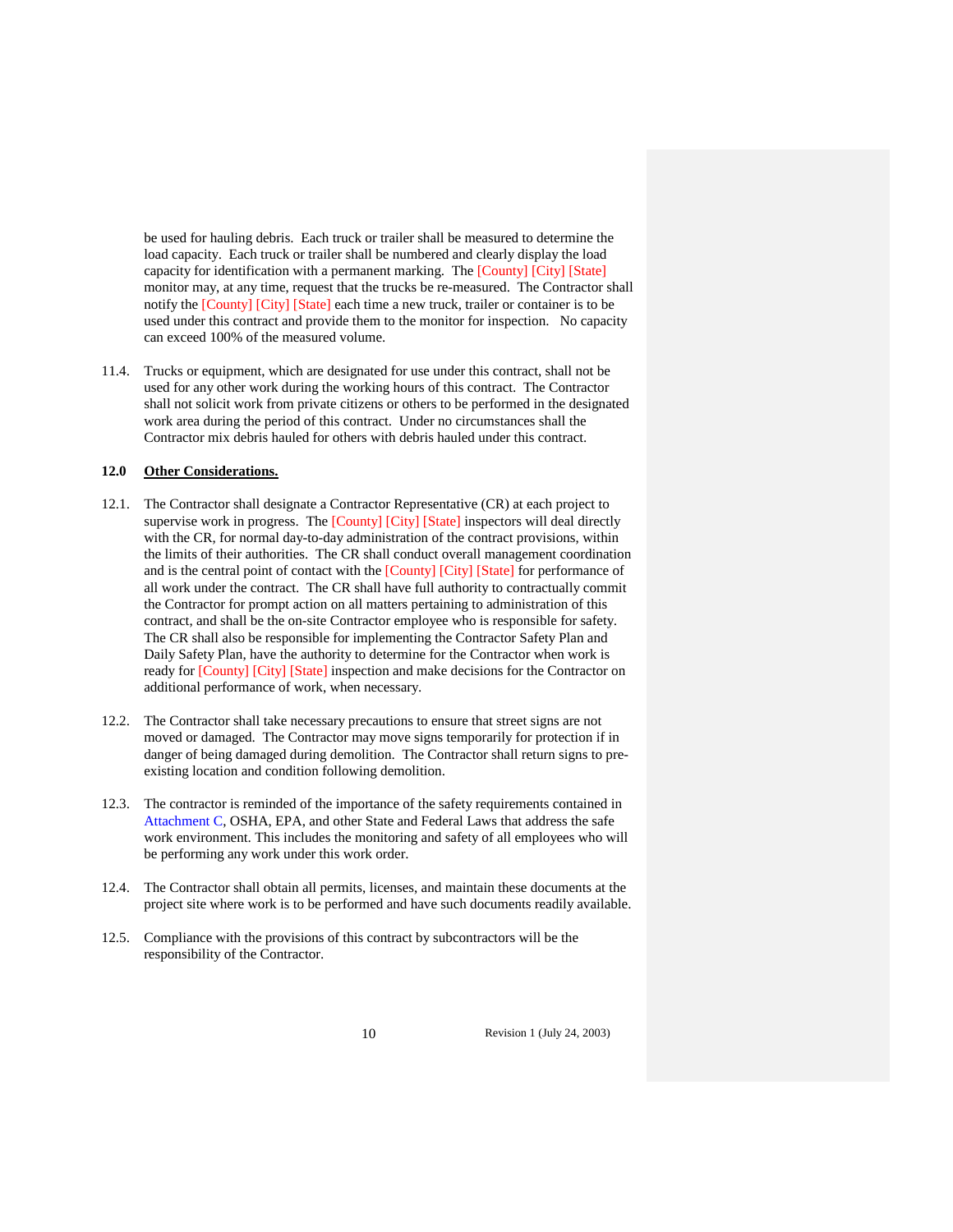## **13.0 Special Considerations.**

- 13.1. Contractors shall note that a portion of the project may occur in residential areas. The Contractor shall secure the demolition area to provide a safe work site. The contractors should exercise due care to minimize any damages to trees, shrubs, landscaping and general property. The contractor shall repair any damages caused by the contractor's equipment in a timely manner. Any damage to private property shall be repaired at the Contractor's expense. The debris work area shall be left clear of debris and clean, as reasonably and practical under the conditions of this project.
- 13.2. The contractor shall use equipment and perform work in a manner to prevent damages to the [City's] and [County's] and [State's] infrastructure facilities and adjacent ROWs, including all landscaped areas. The contractor shall repair any damages caused by the contractor's equipment in a timely manner at no expense to the [City] [County] [State]. All [tracked] equipment shall be approved by the [County] [City] [State] prior to use. All loading equipment shall have street tracks and wheels to operate on the street/road using buckets and/or boom and grapple devices to remove and load the debris. Any damage to private property, sidewalks, curbs, or streets shall be repaired at the expense of the contractor.
- 13.3. Before beginning any demolition work, the Contractor shall survey the site. The Contractor shall take necessary precautions to avoid damage to neighboring properties. The Contractor shall protect all fire hydrants and all utilities during work operations. Any damaged items shall be repaired or replaced as approved by the [County's] [City's] [State's] authorized agent, as a non-reimbursable expense of the Contractor. The Contractor shall coordinate the work of this section with all other work.
- 13.4. The [County] [City] [State] may cease contractor operations due to inclement weather. Additional days will be added to the performance period for weather delays.
- 13.5. The Contractor shall plan the work to minimize the impact on the neighborhood.
- 13.6. The Contractor shall conduct the work so as not to interfere with the disaster response and recovery activities of federal, state, and local governments or agencies, or of any public utilities.
- 13.7. The government reserves the right to inspect the site, verify quantities and review operations at any time.
- 13.8. If, in the process of demolition, items containing Freon are identified, the Contractor shall handle them in such a way as to minimize opportunities to allow the Freon to escape. The Contractor shall notify the [County] [City] [State] immediately upon discovery of previously unidentified Freon containing appliances.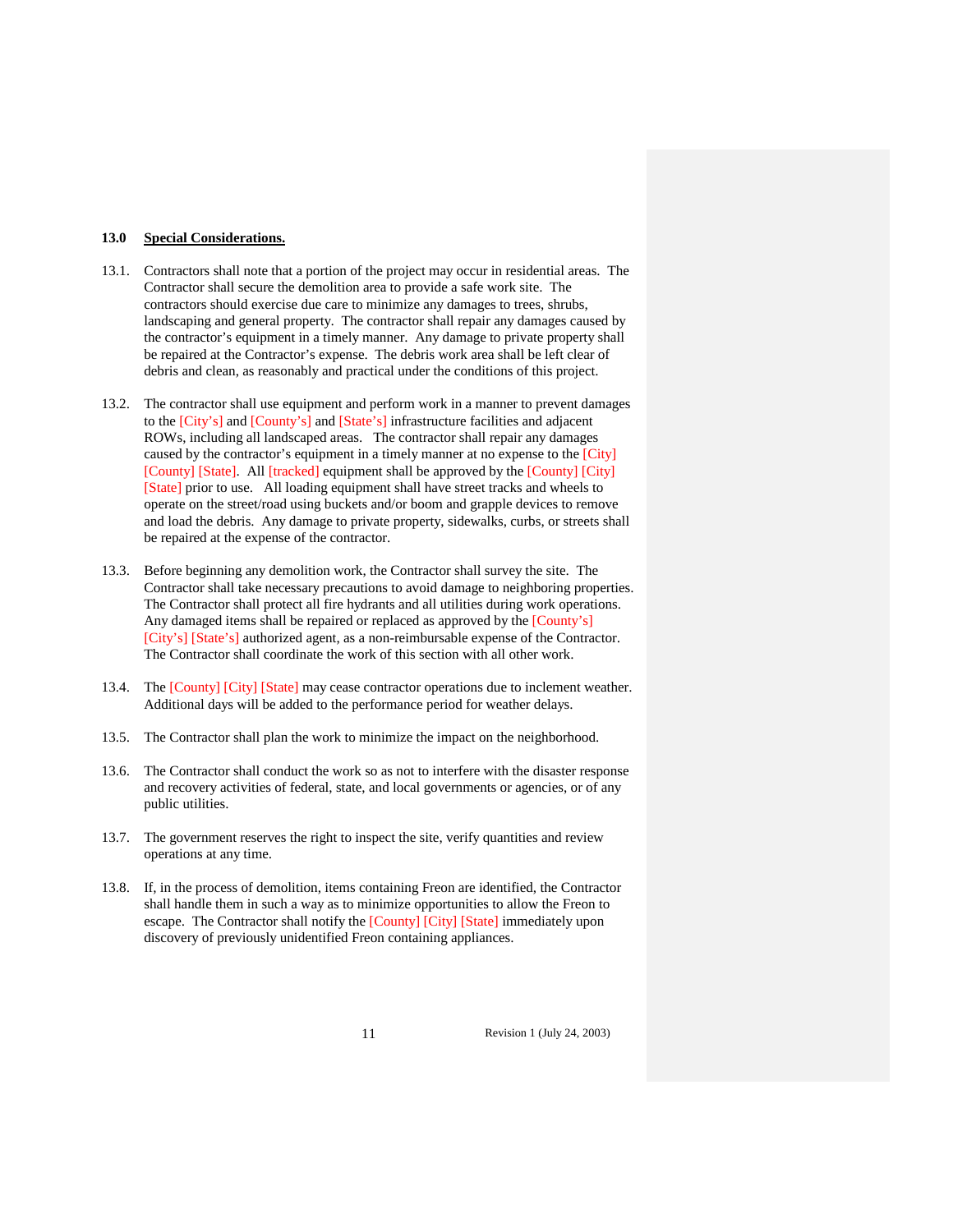- 13.9. Trees outside the project site which might be damaged during demolition shall be left in place and protected. Any such tree that is damaged during the work under this contract shall be replaced in kind or as approved by the [County's] [City's] [State's] authorized agent, at the non-reimbursable expense of the Contractor.
- 13.10. The Contractor should be aware the property owners may remove salvageable items from their structures prior to the award of this contract.

# **14.0 Bonding and Insurance.**

- 14.1. Prior to signing the contract, the contractor agrees to furnish the [County] [City] [State] with all applicable certificates of insurance. Within 24 hours following signing of the contract, contractor shall provide copies of insurance policies including all endorsements. In addition, a payment and performance bond of \$1,000,000.00 or the bid price of the contract, which ever is higher, is required within 24 hours of award of this contract. The contractor must be able to cover expenses associated with a major recovery operation prior to the initial payment and between subsequent payments as well as the aforementioned bonds and insurance. Contractor mobilization costs will not be paid if the contractor is unable to obtain bonding.
- 14.2. The Contractor shall save and hold the [County] [City] [State] harmless from and against all liability, claims and demands on account of personal injuries (including without limitation workmen's compensation and death claims) or property loss or damages of any kind whatsoever, which arise out of or be in any manner connected with, or are claimed to arise out of or be in any manner connected with, the performance of this contract, regardless of whether such injury, loss or damage shall be caused by, or be claimed to be caused by, the negligence or other fault of the Contractor, any subcontractor, agent or employee.

# **15.0 Payment.**

- 15.1. All payments made under this contract will be made [semi-monthly] [bi-weekly] [monthly]. The Contractor shall have the payment invoice to the [County] [City] [State] by the [enter when the invoices should be received]. Invoices will be based on verified quantities from the daily operational reports.
- 15.2. Time is of the essence to the performance hereunder and the [County] [City] [State] shall recover from the Contractor any delay costs caused by the acts or omissions of the contractor or its agents. Except as otherwise provided herein, payment shall be made for actual work accepted and completed. If the Contractor has not been paid within thirty days following the date of hand delivery to the [County's] [City's] [State's] authorized agent of said invoice, the Contractor shall also be paid a late payment charge consisting of interest calculated at the rate of one and on-half percent per month calculated from the expiration of the thirty day period until fully paid. Payment made is based on the post mark date or hand delivery date. No late payment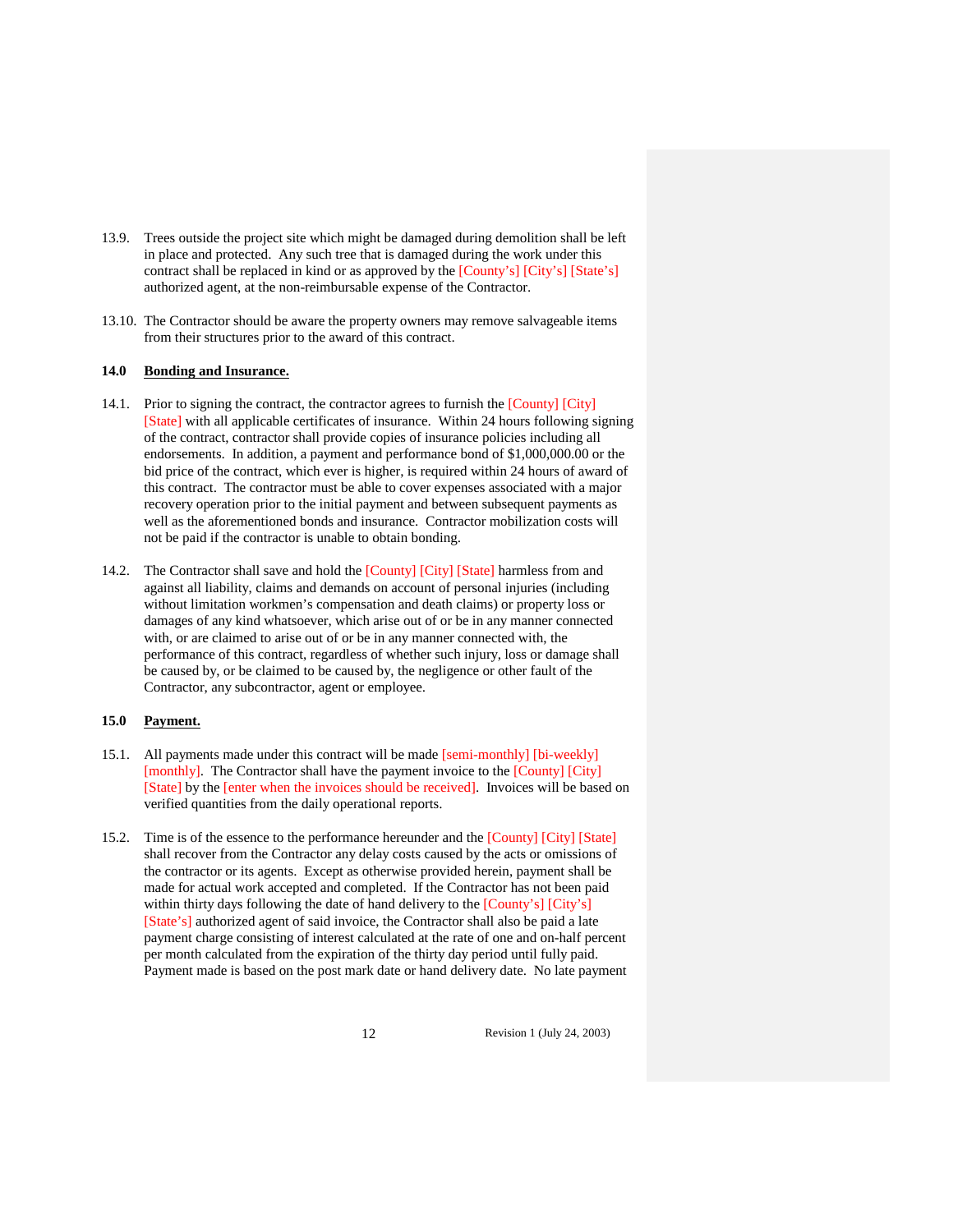interest shall be due and owing for payments withheld in good faith for reasonable cause.

- 15.3. For reasonable cause and/or when satisfactory progress has not been achieved by the contractor during any period for which a payment is to be made, the [County's] [City's] [State's] authorized agent may retain a percentage of said payment, not to exceed 5% of the contract value to insure performance of the contract. Said cause and progress shall be determined by the [County's] [City's] [State's] authorized agent, in his sole discretion, based on his assessment of any past performance of the Contractor and the likelihood that such performance will continue. Upon completion of all contract requirements, retained amounts shall be paid promptly less any offsets or deductions authorized hereunder or by law.
- 15.4. The [County] [City] [State] may withhold payment or final payment for reasons including, but not limited to the following: unsatisfactory job performance or progress, defective work, disputed work, failure to comply with material provisions of the contract, third party claims filed or reasonable evidence that a claim will be filed or other reasonable cause.
- 15.5. Final payment, less any offsets or deductions authorized hereunder or by law, shall be made within thirty days of the certification of completion of the project by the [County's] [City's] [State's] authorized agent provided the Contractor has completed filing of all contractually required documents and certifications with the [County's] [City's] [State's] authorized agent including acceptable evidence of the satisfaction of all claims or liens.

### **16.0 Changes, Additions, Deductions, and Extra Work**

Upon proper action by the [Name of County Commissioners] [Name of City Board of Supervisors], [State Authority] the [County's] [City's] [State's] authorized agent may authorize changes, additions or deductions from the work to be performed by written notice to the Contractor. No extra work shall be done or any obligation incurred except upon written order by the [County's] [City's] [State's] authorized agent. If any change causes an increase or decrease in the Contractor's cost of, or the time required for, the performance of any part of the work under this contract, the [County's] [City's] [State's] authorized agent, with [city] [and county] [and State] concurrence, shall make an equitable adjustment and modify the contract in writing.

# **17.0 Termination of Contract**

17.1. This contract may be terminated at any time for the convenience of the [County] [City] [State]. The [County] [City] [State] agrees to pay the contractor for all work completed through the termination date, as well as any demobilization costs that were a part of the original contract.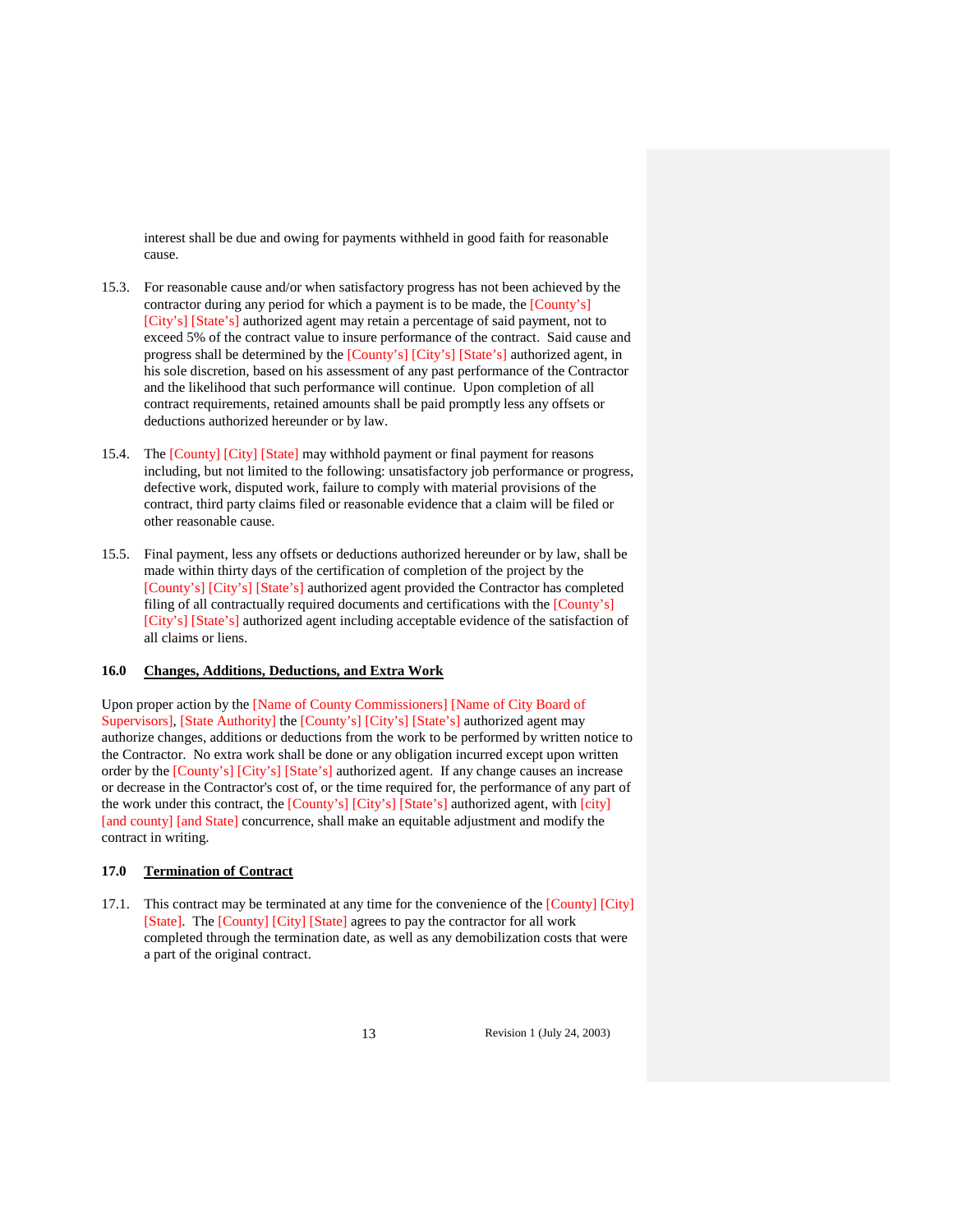17.2. This contract shall be terminated for cause if the Contractor defaults in the performance of any of the terms hereof, including but not limited to: unsatisfactory job performance or progress, defective work, disputed work, failure to comply with material provisions of the contract, third party claims filed or reasonable evidence that a claim will be filed, or other reasonable cause; or otherwise fails to cure any other deficiency identified by the [County's] [City's] [State's] authorized agent within 24 hours of delivery of notice of said deficiency. The [County] [City] [State] retains all other legal or equitable rights or remedies existing as a result of said default, including but not limited to any legal process necessary to obtain any sureties securing this contract. Any reasonable attorney's fee incurred in enforcing this contract will not exceed 5% of said contract price.

### **18.0 Warranties and Representations**

- 18.1. This contract is binding upon and inures to the benefit of the [County] [City] [State] or Assigns and is the whole agreement of the parties and governed by the Law of the State of [State]. The appropriate venue for any litigation resulting hereunder is the [Name of County] [Name of City] [Name of State] Court, [State].
- 18.2. The Contractor shall comply with all Federal, State, County, and municipal laws, ordinances, and regulations. The Contractor shall not discriminate against any employee or applicant due to sex, race, color, creed, national origin or ancestry. The Contractor further certifies he is eligible to perform this contract under local and Federal law, is not now and has never been debarred from performing Federal or State government contracts and that all subcontractors used in the performance of this contract have the same qualifications.

#### **19.0 Deficiencies, Corrective Actions and Deductions:**

When the Contractor's work does not conform to the Contract requirements completely, a deficiency exists. If a deficiency(s) is serious enough to render a service unacceptable, it is also considered a defect. Defects are important in determining if non-compliance levels have been exceeded for services inspected.

- 19.1. Corrective Actions. If deficiencies are identified, the [County] [City] [State] must take action to correct those deficiencies using one, or in some cases a combination of, the following:
- 19.1.1. Stop Unsafe Work. The [County's] [City's] [State's] authorized agent may immediately stop work on that portion of the job affected by a safety hazard, until it is corrected.
- 19.1.2. Issue a Stop Work Order. If the [County's] [City's] [State's] authorized agent determines the deficiency is serious, the [County] [City] [State] can issue a stop work order.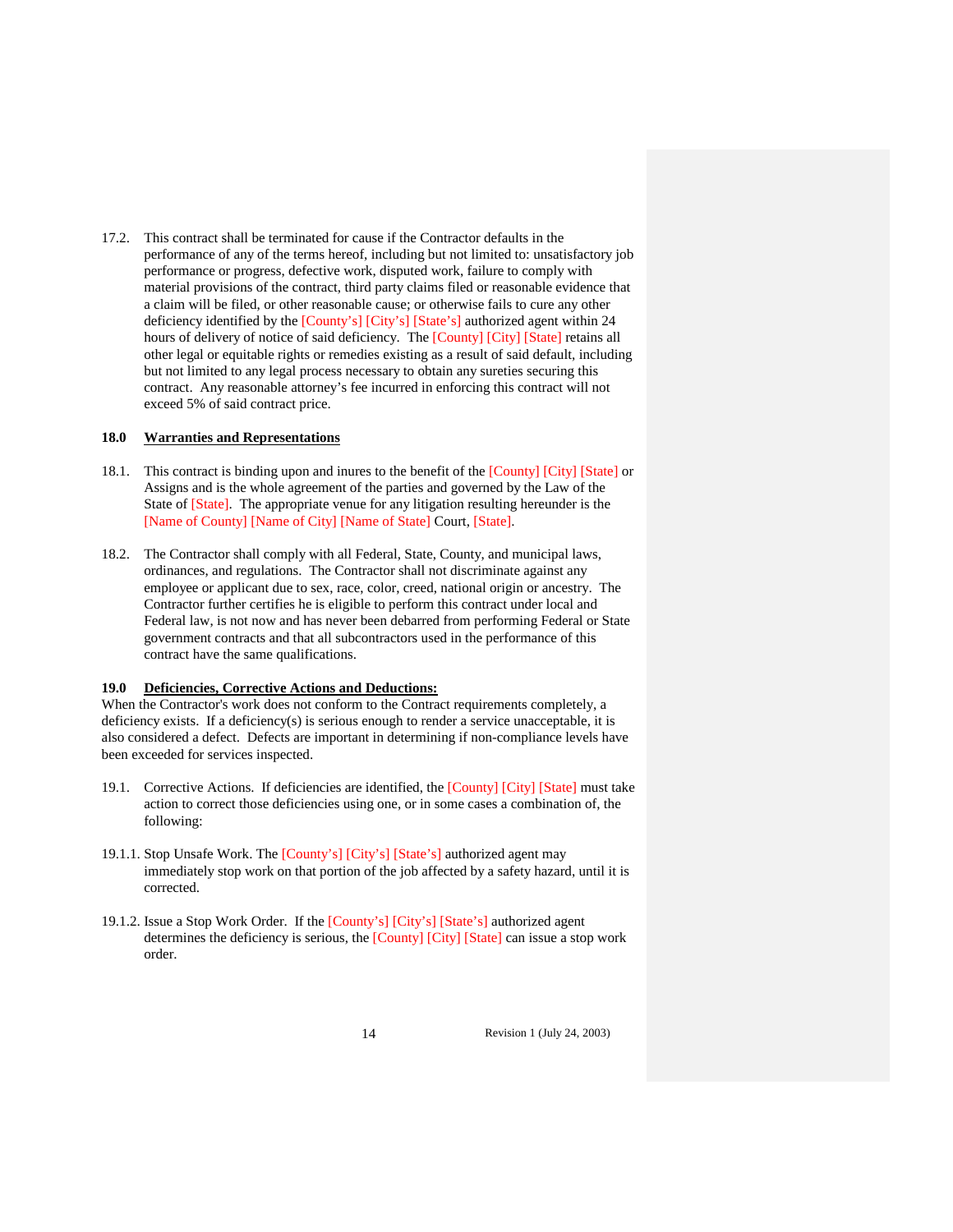- 19.1.3. Reduced Value Deduction. The [County] [City] [State] may reduce the Contract price to reflect the reduced value of the services performed. This method is normally used when the work is performed by the, [County] [City] [State] or another contractor rather than the Contractor under this contract. The amount of the deduction is equal to the value of the service(s) not performed. As appropriate, calculation of deductions for certain deficiencies will be made using approved methods allowed by the contract clause entitled "Inspection of Services".
- 19.1.4. The Contract may be terminated.
- 19.2. The [County] [City] [State] may discuss corrective actions with the Contractor to prevent future occurrences.
- 19.3. The [County's] [City's] [State's] authorized agent will notify the Contractor, in writing, of any observed noncompliance with the aforementioned Federal, State, or local laws or regulations. Such notice, when delivered to the Contractor at the site of the work, shall be deemed sufficient for the purpose. After receipt of such notice, immediately inform the [County's] [City's] [State's] authorized agent of proposed corrective action, and take such action as may be approved. If the Contractor fails or refuses to comply promptly, the [County's] [City's] [State's] authorized agent may issue an order stopping all or part of the work until satisfactory corrective action has been taken. No part of the time lost due to any such stop orders shall be made the subject of a claim for extension of time, or for excess costs or damages by the Contractor.

#### **20.0 Notices**

- 20.1. At the time of award, the Contractor shall designate, in writing, a CR to receive any Notice required hereunder and who shall be available at the local work site in [City or County Name], [State], during all times that the Contractor is performing work in accordance herewith. A copy of said designation shall be provided to the [County's] [City's] [State's] authorized agent at the time of award.
- 20.2. The only [County] [City] [State] personnel authorized to receive any Notice required hereunder are the [County's] [City's] [State's] authorized agent. Said Notice must be hand delivered during normal business hours to the location designated by the [County] [City] [State] .

# **21.0 Environmental Protection, Historic Preservation, Protection of Property and Restoration**

21.1. For the purpose of this specification, environmental protection is defined as the retention of the environment in its natural state to the greatest possible extent during project execution and to enhance the natural appearance in its final condition. Environmental protection requires consideration of air, water, and land and involves noise and solid waste management, as well as other pollutants. In order to prevent, and to provide for abatement and control of, any environmental pollution arising from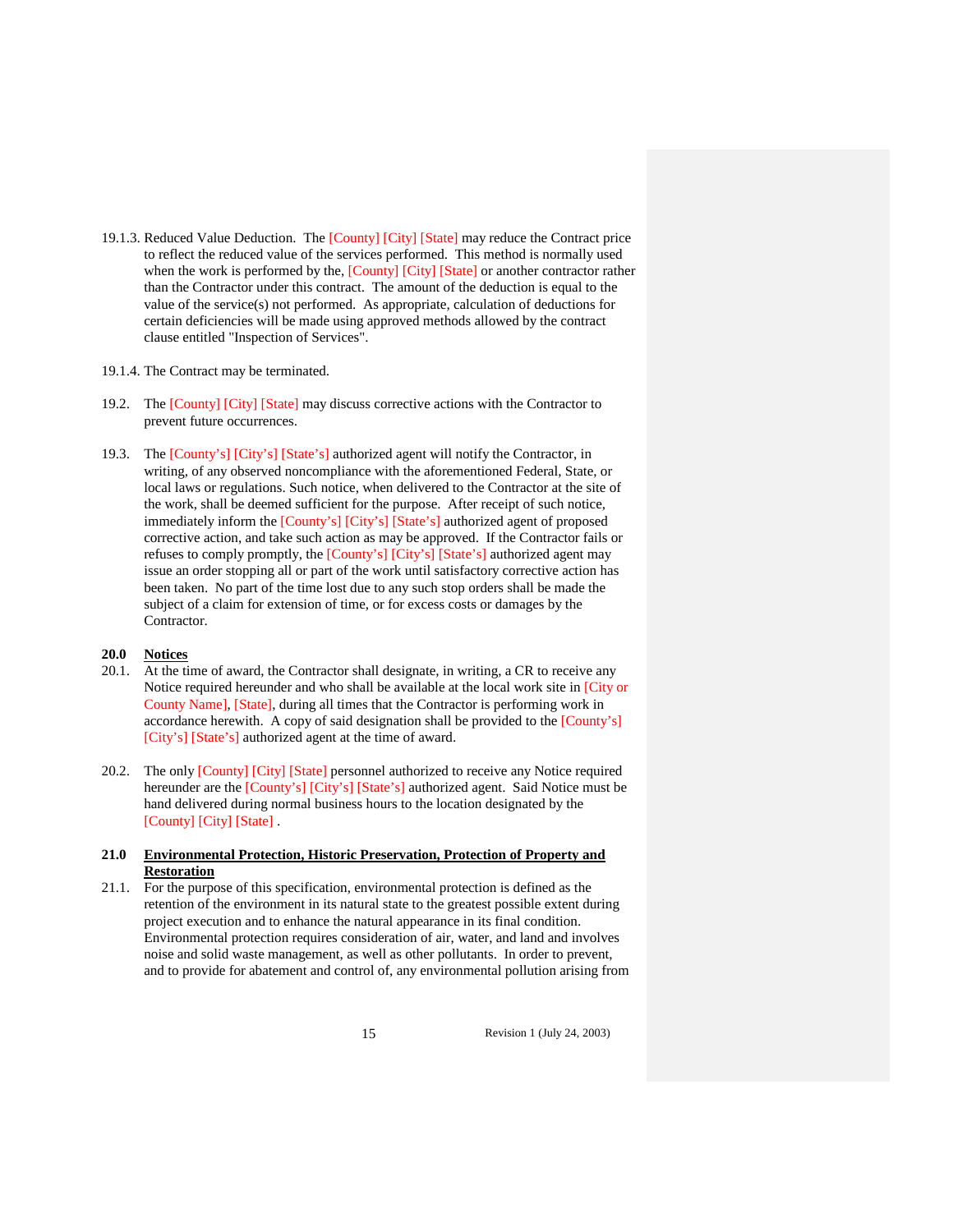the demolition activities in the performance of this contract, the Contractor and its subcontractors shall comply with all applicable Federal, State, and local laws and regulations concerning environmental pollution control and abatement.

21.2. Prohibition Of Ozone Depleting Substances. The use of Class I ozone-depleting compounds in temporary and permanent work is prohibited under this contract. Class I ozone-depleting compounds are listed in Section 602(a) of the Clean Air Act, as amended in 1990, U.S.C. Article 7671a(a) or Appendix A 40 C.F.R. Part 82, Subpart A and are repeated below:

CONTROLLED SUBSTANCE

A. Group I:

 CFCl1--Trichlorofluoromethane (CFC-11) CCl2F2--Dichlorodifluoromethane (CFC-12) CCl2F-CClF2--Trichlorotrifluoroethane (CFC-113)  $CF_2Cl-CCIF_2$ --Dichlorotetrafluoroethane (CFC-114) CClF2-CF2--(Mono)chloropenthafloroethane (CFC-115)

All isomers of the above chemicals

B. Group II:

 CF2BrCl--Bromochlorodifluoromethan (halon 1211) CF2Br--Bromotrifluoromethane (halon 1301 C2F4Br2--Dibromotetrafluoroethan (halon 2402)

All isomers of the above chemicals

C. Group III:

 CF3Cl--Chlorotrifluoromethane (CFC-13)  $C_2FCl_5-(CFC-111)$  $C_2F_2Cl_4$ --(CFC-112)  $C3_2FC1_7 - (CFC-211)$  $C_3F_2Cl_6$ --(CFC-212)  $C_3F_3Cl_5 - (CFC-213)$  C3F4Cl4--(CFC-214)  $C_3F_5Cl_3 - (CFC-215)$  $C_3F_6Cl_2$ --(CFC-216) C3F7Cl--(CFC-217)

All isomers of the above chemicals

D. Group IV: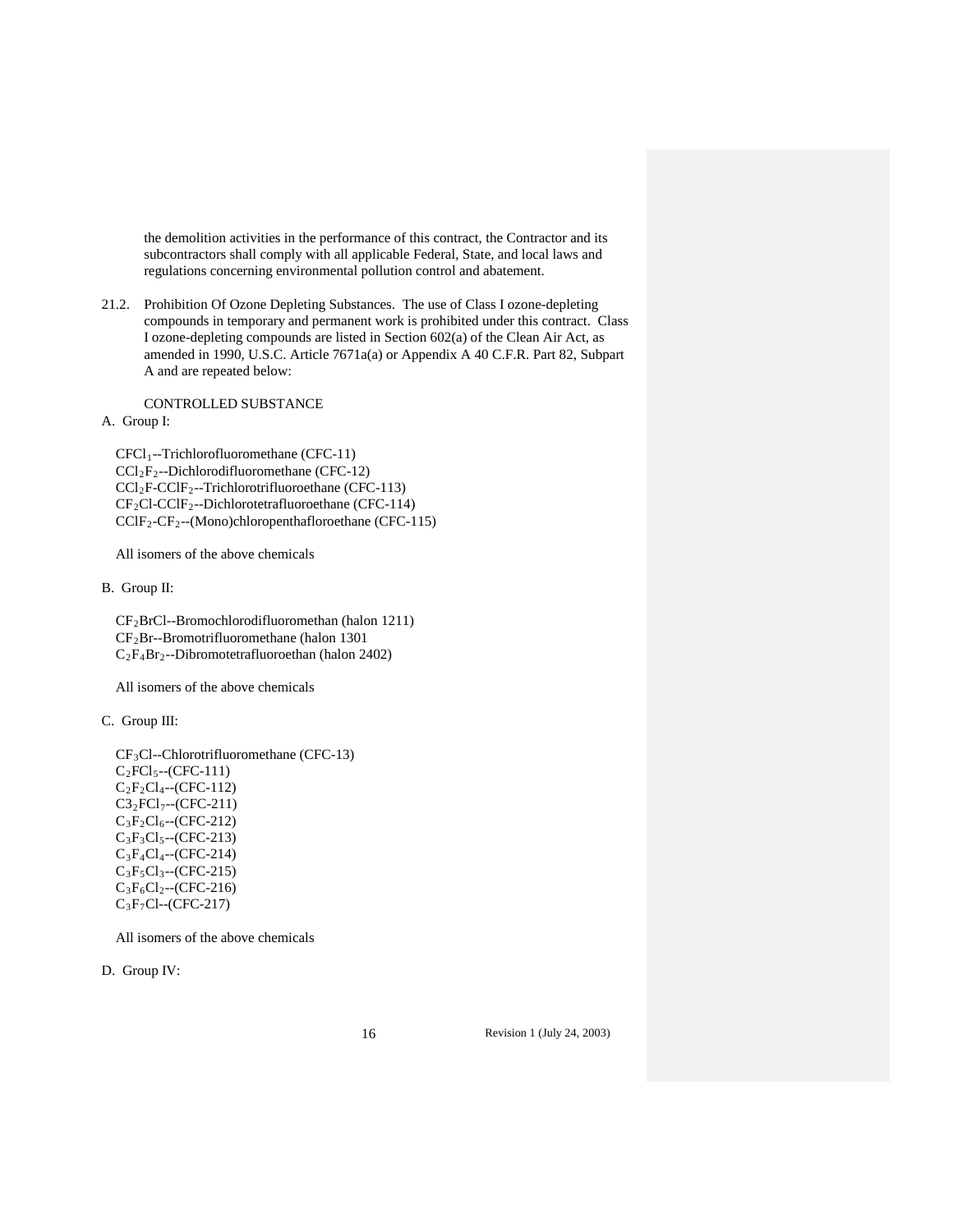CCl4--Carbon Tetrachloride

E. Group V:

 $C_2H_3Cl_3-1,1,1$ -Trichloroethan (Methyl chloroform)

- 21.3. The Contractor shall comply with any environmental laws, regulations, conditions or instructions during the performance of any work under this contract and are incorporated as part of this contract. The Contractor shall use all reasonable means available to protect the environment and natural resources and where damage occurs the contractor shall be liable to restore the damaged premises.
- 21.4. The Contractor shall not remove or disturb any historical, archeological, architectural or other cultural artifact, relic, remains or objects. All items having any apparent historical or archaeological interest which are discovered shall be carefully preserved. The Contractor shall leave the archaeological find undisturbed and immediately report the find to the [County's] [City's] [State's] authorized agent so that the proper authorities may be notified. [Buildings included under this contract have already been approved by the [State] State Historic Preservation Officer (SHPO) for demolition.]
- 21.5. The Contractor shall exercise due diligence in the protection of all property (except those buildings identified for demolition) and any damaged or destroyed shall be promptly restored or replaced in a condition or amount satisfactory to the [County's] [City's] [State's] authorized agent.
- 21.6. The Contractor shall not pollute any public waters with any HTW materials including but not limited to fuels, oils, bitumens, calcium chloride, acids, insecticides, herbicides, or other harmful materials. The Contractor shall comply with all applicable Federal, State, County, and Municipal laws concerning pollution of rivers and streams.
- 21.7. The Contractor shall prevent HTW materials including but not limited to chemicals, fuels, oils, greases, bituminous materials, waste washings, herbicides and insecticides, and concrete waste from entering the rivers and creeks.
- 21.8. Disposal of any HTW materials, wastes, effluent, trash, garbage, oil, grease, chemicals, etc., shall be disposed of in accordance with all Federal, State and local laws. Waste material which is dumped by the Contractor in unauthorized areas shall be removed and the area restored to the original condition before being disturbed, at the expense of the Contractor.

# **22.0 Other Contracts**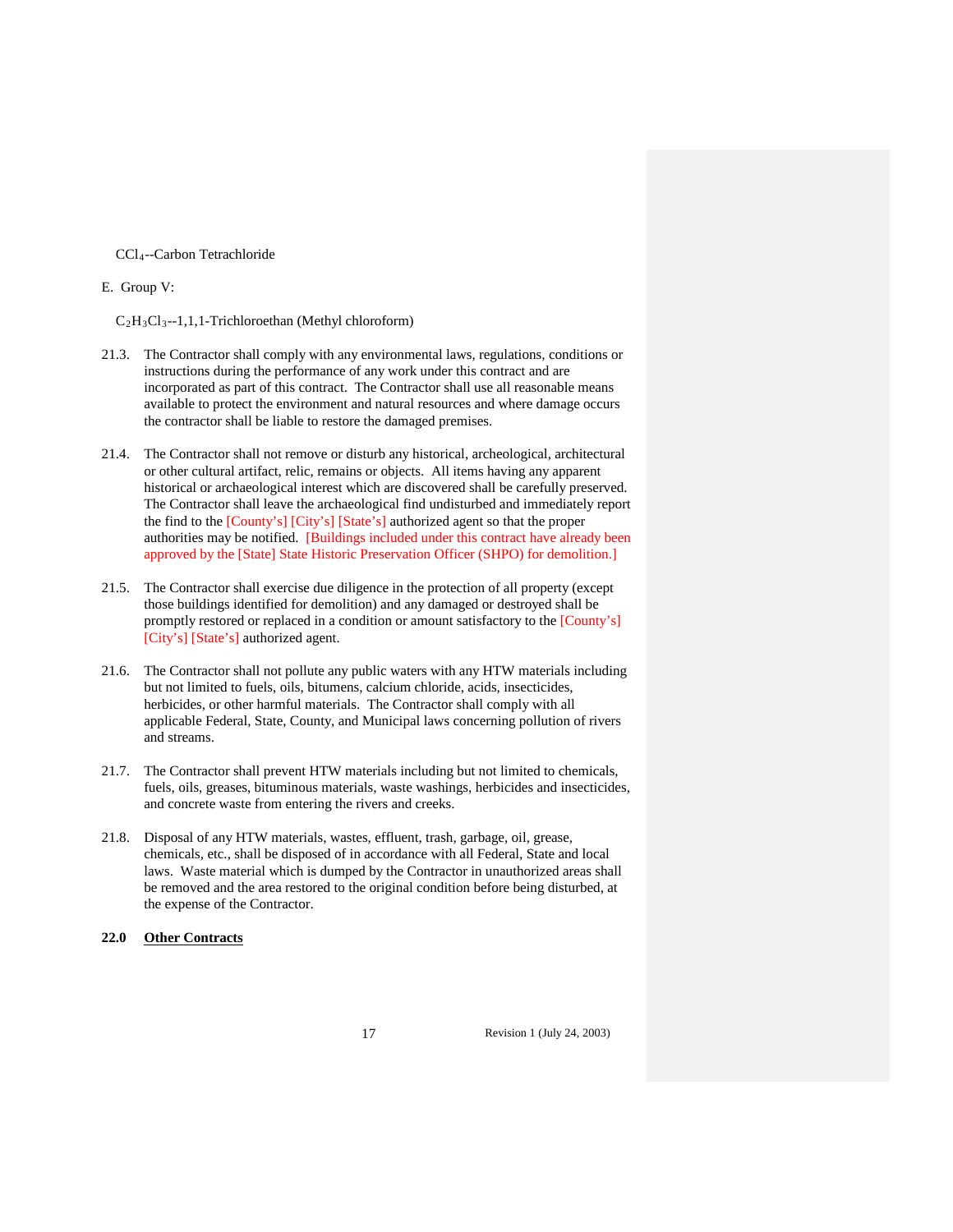The [County] [City] [State] reserves the right to issue other contracts or direct other contractors to work within the area included in this contract.

# **23.0 Attachments.**

- Attachment A Structures to be Demolished
- Attachment B List of Items to be Salvaged
- Attachment C Format for the Contractor Safety Plan & Safety Standards
- Attachment D Demolition Checklist
- Attachment E [State Environmental Agency] Letter
- Attachment F Sample Load Ticket
- Attachment G Sample Truck Placard
- Attachment H Disposal Facilities
- Attachment I Daily Operational Report
- Attachment J Structures Requiring Asbestos Abatement & Asbestos Abatement Specifications

#### **24.0 Acceptance of Contract**

The Contractor shall provide all the documentation required as per SECTION BONDING AND INSURANCE of this contract within the specified time limit, and providing a list of all Sub-Contracts and Proof of Insurance of all Sub-Contractors being used under this contract.

The Contractor shall provide [Name of County Commissioners] [Name of City Board of Supervisors] [State Authority] the required insurance certificate(s) with a clause that shows Indemnity and Hold Harmless from injuries, damages, or losses caused by the negligent actions of the Contractor or its Employees to [Name of County] [Name of City] [State Name].

The Contractor shall provide proof of Workman's Compensation as required by the State of [State].

As agreed upon by the [Name of County Commissioners] [Name of City Board of Supervisors] [State Authority] and \_\_\_\_\_\_\_\_\_\_\_\_\_\_\_(Contractor name) local subcontractors and individuals will be used, to the extent possible, during this debris removal project.

The Contractor agrees to complete the work in a professional, workmanlike manner and within the scope of work guidelines set forth above based on the unit pricing submitted by the contractor in the attached BIDDING SCHEDULE.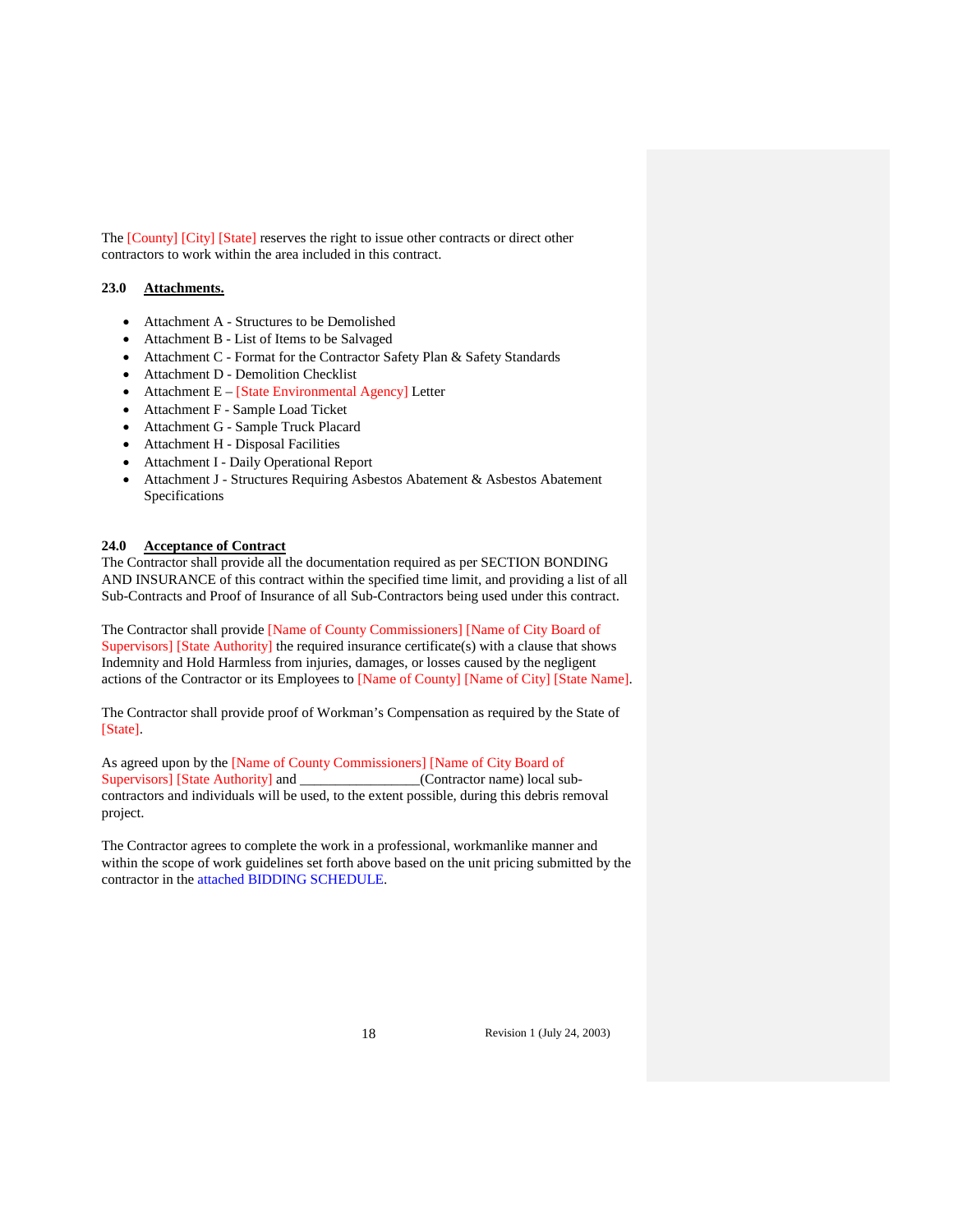IN WITNESS WHEREOF, the parties have agreed to the above requirements and have entered into the above contract this \_\_\_\_\_\_\_\_\_\_\_\_\_\_\_\_ (date).

[COUNTY] [CITY] [STATE] of [NAME], [STATE] \_\_\_\_\_\_\_\_\_\_\_\_\_\_\_\_\_ (Contractor)

By:\_\_\_\_\_\_\_\_\_\_\_\_\_\_\_\_\_\_\_\_\_\_\_\_\_\_\_\_\_\_\_\_\_\_ By:\_\_\_\_\_\_\_\_\_\_\_\_\_\_\_\_\_\_\_\_\_\_\_\_ [Name], [Title] [Name], [Title]

By:\_\_\_\_\_\_\_\_\_\_\_\_\_\_\_\_\_\_\_\_\_\_\_\_\_\_\_\_\_\_\_\_\_\_\_\_\_\_\_\_\_

[Name], [Title]

By:\_\_\_\_\_\_\_\_\_\_\_\_\_\_\_\_\_\_\_\_\_\_\_\_\_\_\_\_\_\_\_\_\_\_\_

[Name], [Title]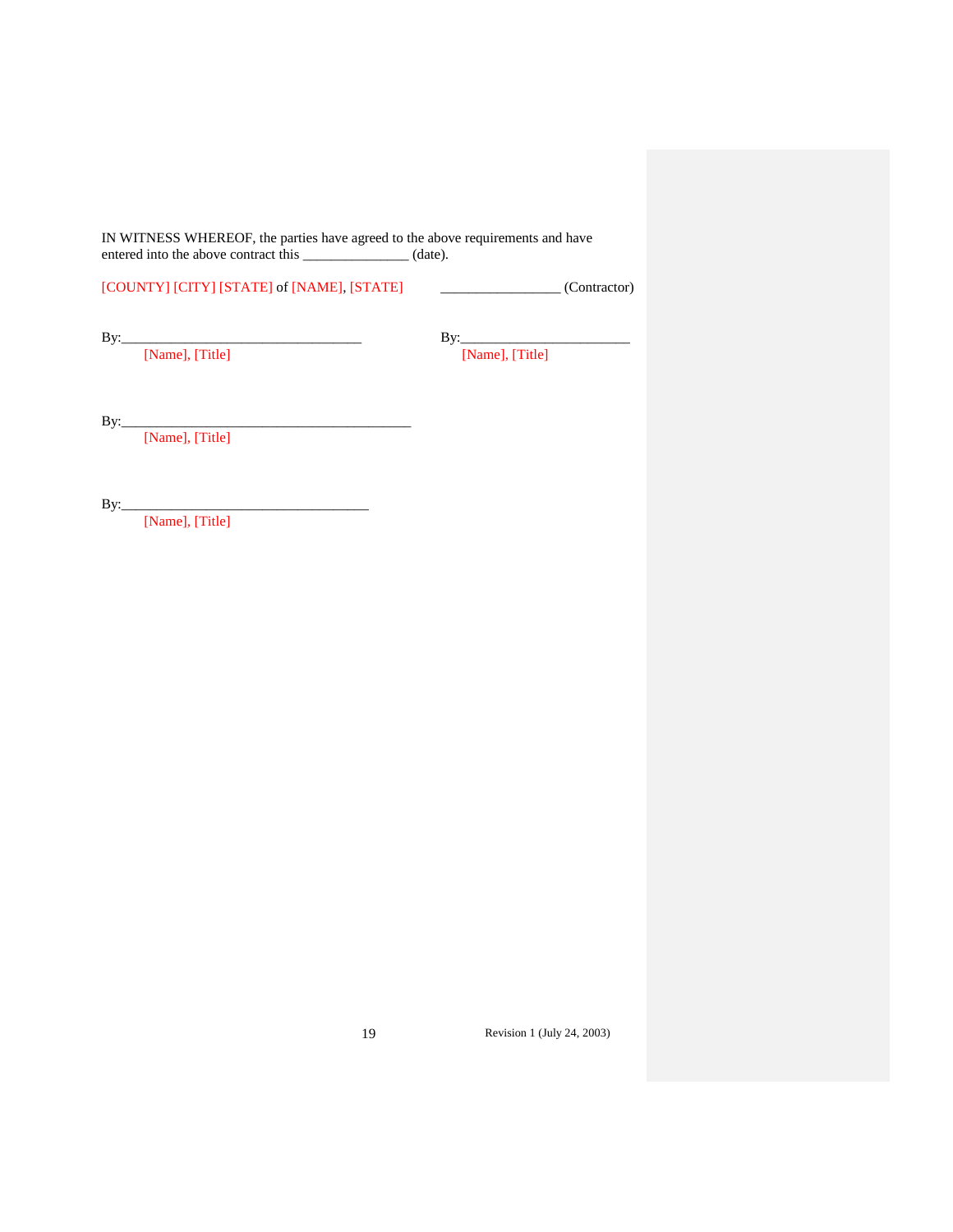# ATTACHMENT A Structures to be Demolished

| $\rm ID$ | Address | City, State | Structure Type |
|----------|---------|-------------|----------------|
|          |         |             |                |
|          |         |             |                |
|          |         |             |                |
|          |         |             |                |
|          |         |             |                |
|          |         |             |                |
|          |         |             |                |
|          |         |             |                |
|          |         |             |                |
|          |         |             |                |
|          |         |             |                |
|          |         |             |                |
|          |         |             |                |
|          |         |             |                |
|          |         |             |                |
|          |         |             |                |
|          |         |             |                |
|          |         |             |                |
|          |         |             |                |
|          |         |             |                |
|          |         |             |                |
|          |         |             |                |
|          |         |             |                |
|          |         |             |                |
|          |         |             |                |
|          |         |             |                |
|          |         |             |                |
|          |         |             |                |
|          |         |             |                |
|          |         |             |                |
|          |         |             |                |
|          |         |             |                |
|          |         |             |                |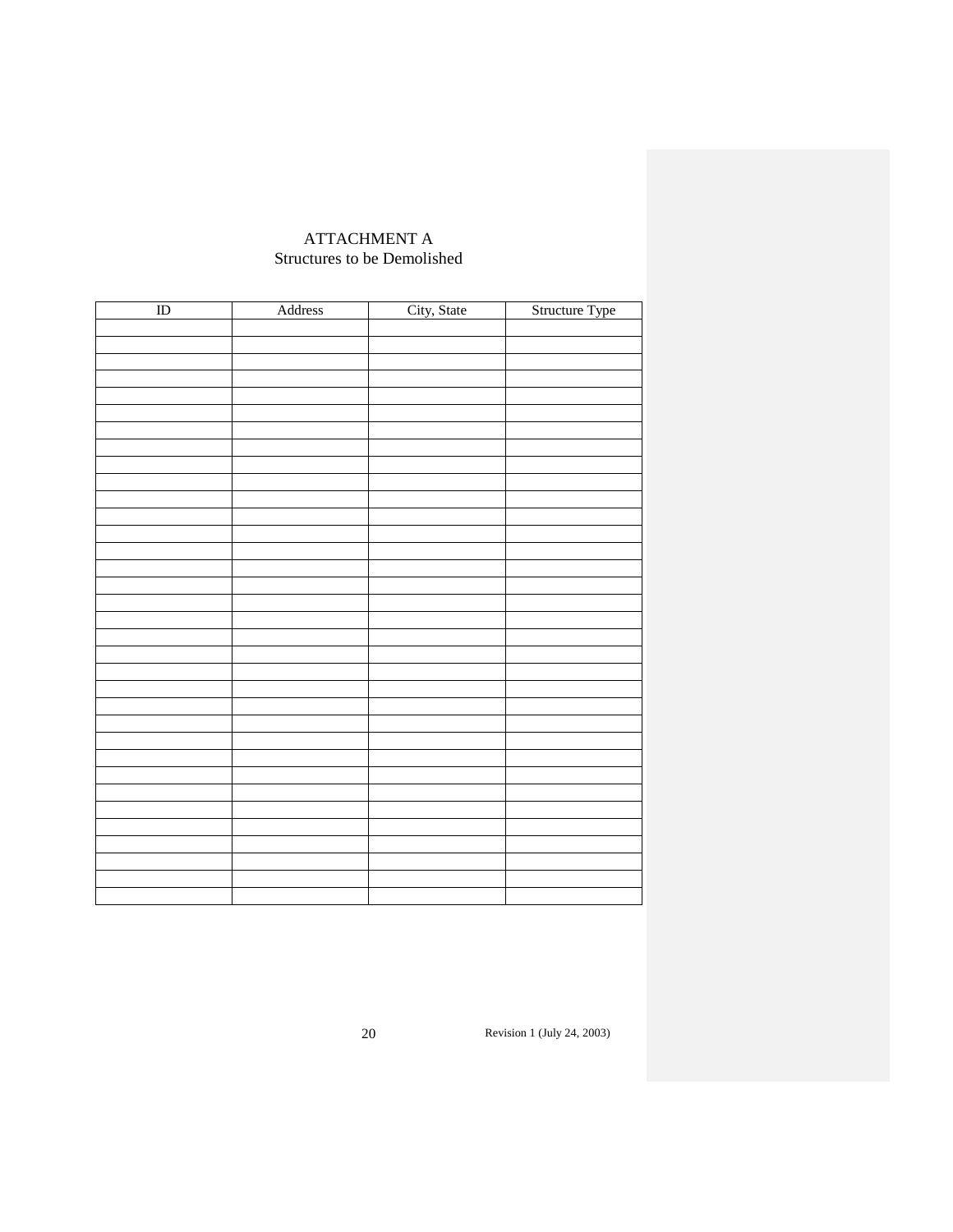ATTACHMENT B List of Items to be Salvaged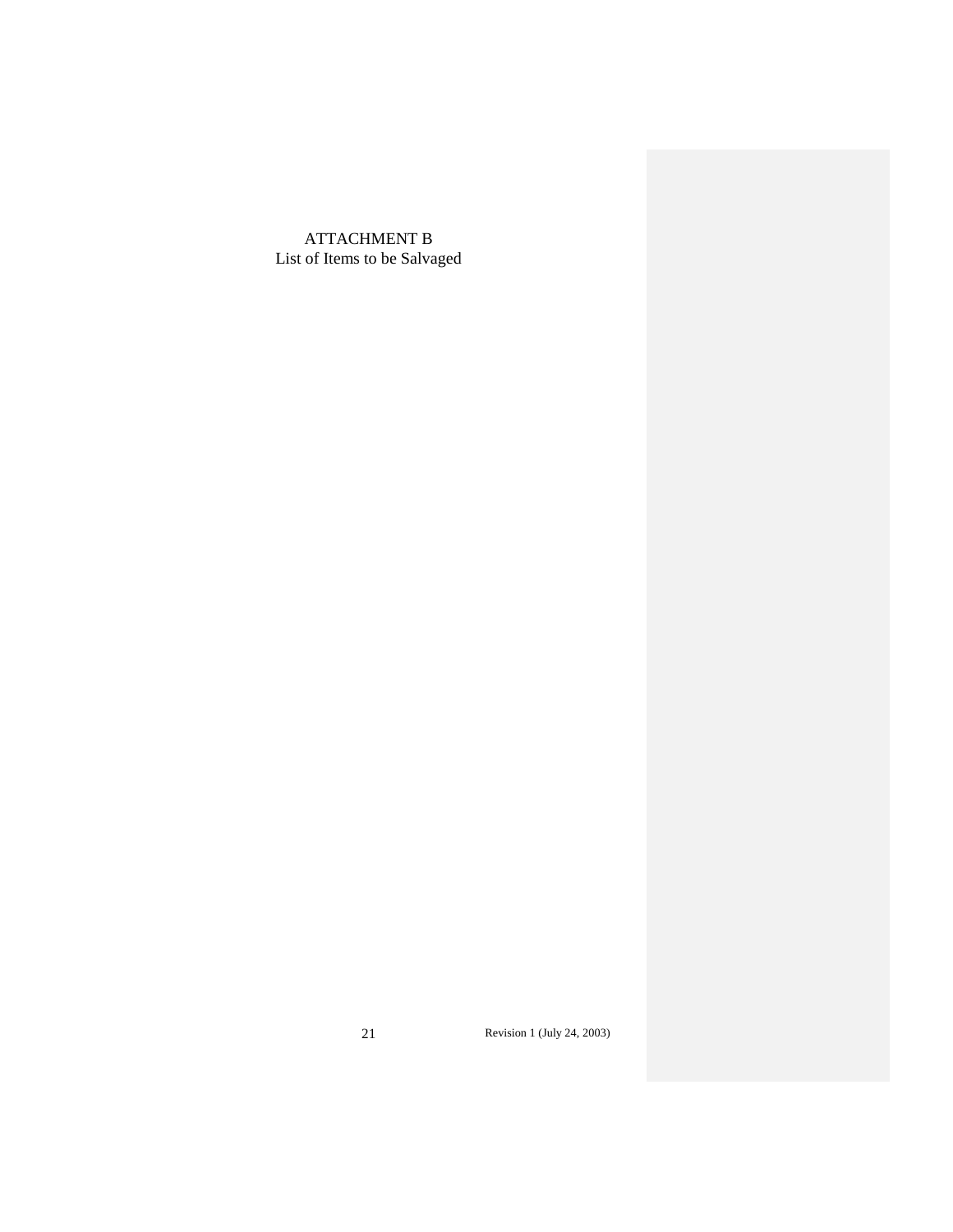# ATTACHMENT C Format for the Contractor Safety Plan & Safety Standards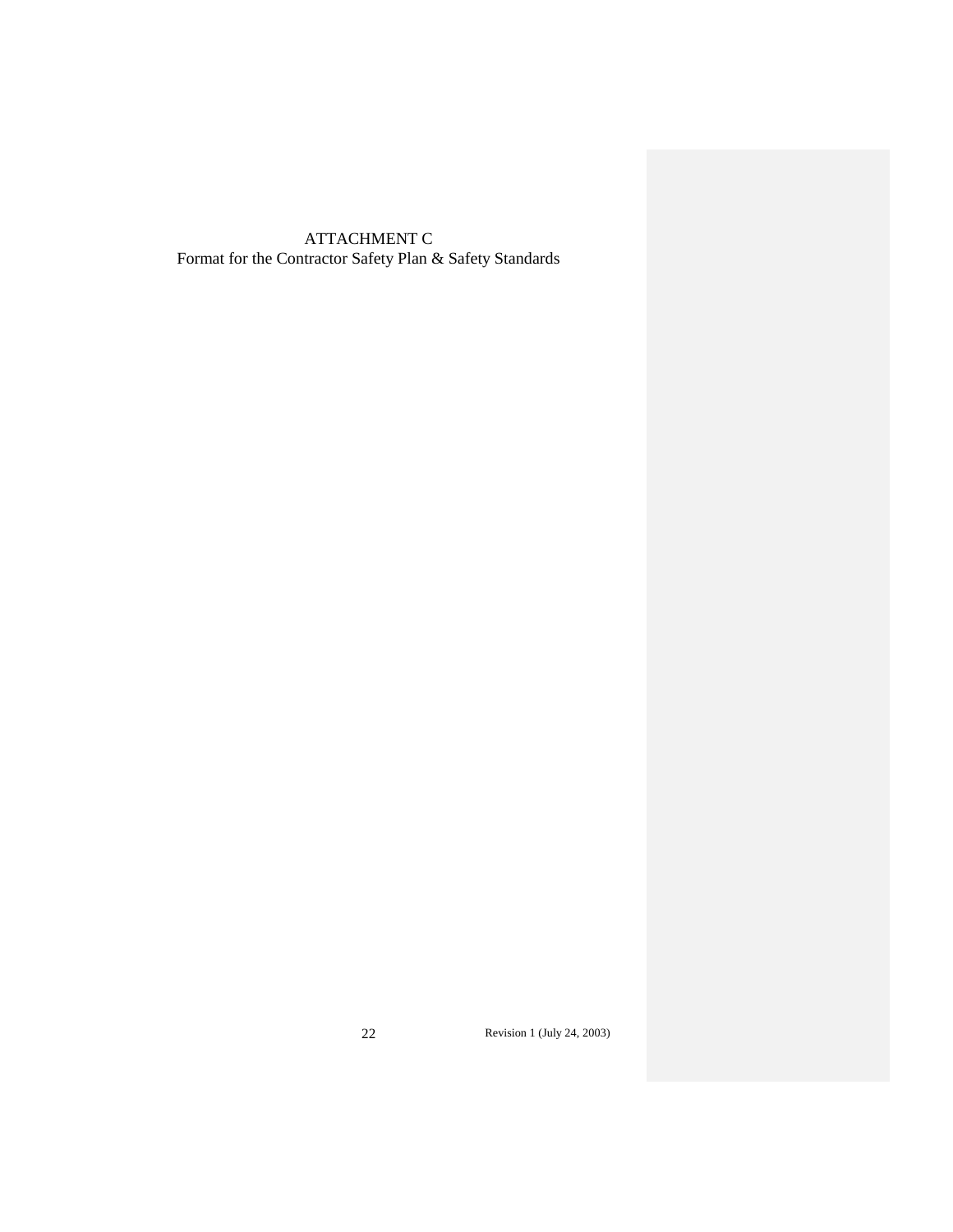ATTACHMENT D Demolition checklist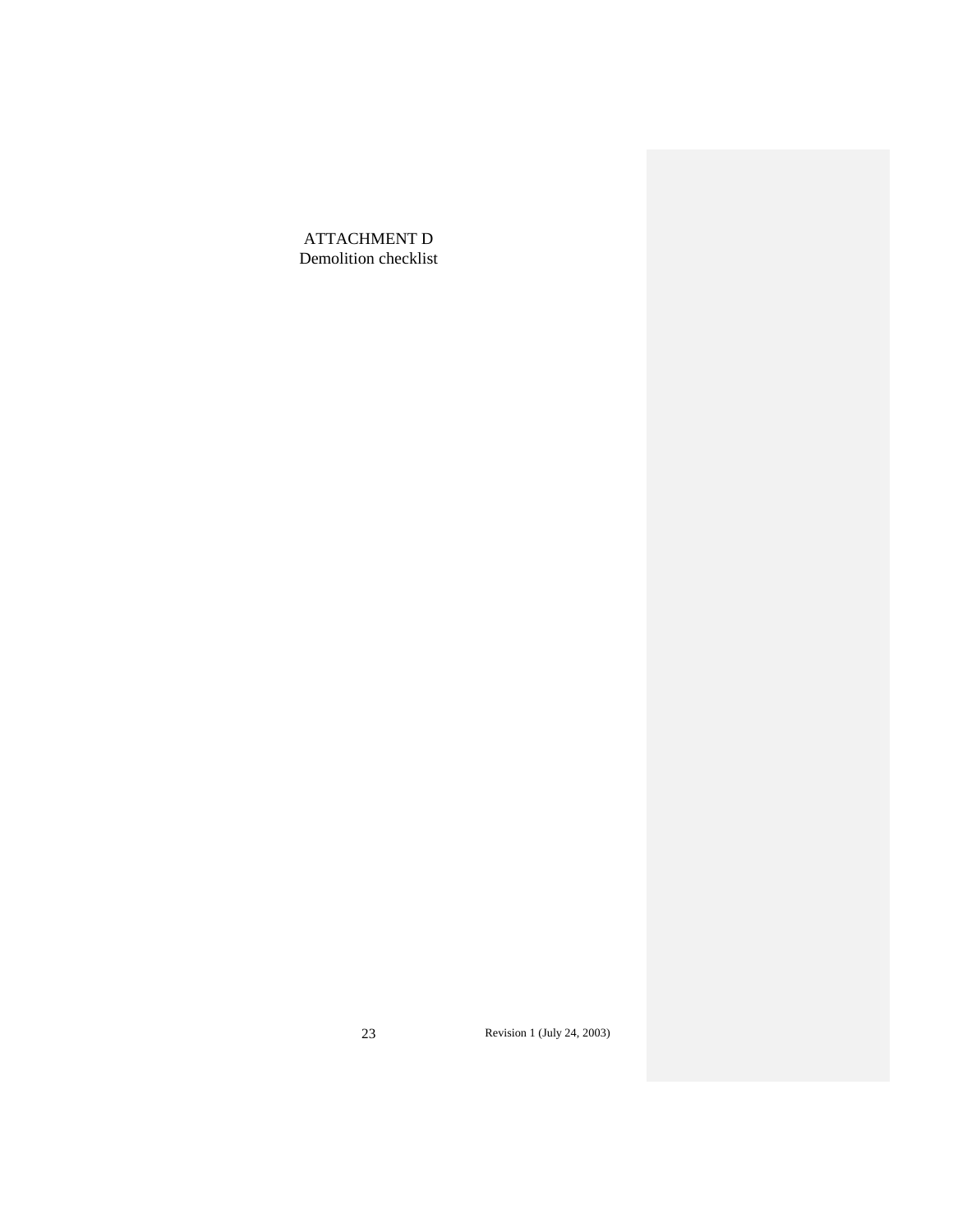**Attach Building Photo Here**

# **DEMOLITION CHECKLIST**

Contract No.: \_\_\_\_\_\_\_\_\_\_\_\_\_\_\_\_\_\_\_\_\_\_\_\_\_\_\_\_\_\_\_\_\_\_\_\_\_\_\_\_

Contractor Name: \_\_\_\_\_\_\_\_\_\_\_\_\_\_\_\_\_\_\_\_\_\_\_\_\_\_\_\_\_\_\_\_\_\_\_\_\_

Date of Demolition: \_\_\_\_\_\_\_\_\_\_\_\_\_\_\_\_\_\_\_\_\_\_\_\_\_\_\_\_\_\_\_\_\_\_\_

Home ID No.: \_\_\_\_\_\_\_\_\_\_\_\_\_\_\_\_\_\_\_\_\_\_\_\_\_\_\_\_\_\_\_\_\_\_\_\_\_\_\_\_

Home Address: \_\_\_\_\_\_\_\_\_\_\_\_\_\_\_\_\_\_\_\_\_\_\_\_\_\_\_\_\_\_\_\_\_\_\_\_\_\_\_

| <b>Action Taken</b>                                                                                                                                                                        | <b>Yes</b> | N <sub>0</sub> | <b>Remarks</b> |
|--------------------------------------------------------------------------------------------------------------------------------------------------------------------------------------------|------------|----------------|----------------|
| 1. Notify Property owner of demolition 24 hours                                                                                                                                            |            |                |                |
| prior to starting.                                                                                                                                                                         |            |                |                |
| 2. Verify that building is unoccupied.                                                                                                                                                     |            |                |                |
| 3. Insure property is properly marked for<br>demolition.                                                                                                                                   |            |                |                |
| 4. Insure that asbestos clearance has been given for<br>the property.                                                                                                                      |            |                |                |
| 5. Photograph the property immediately prior to<br>and after demolition.                                                                                                                   |            |                |                |
| 6. Verify that water and sewer lines have been<br>located, marked, turned off and capped.                                                                                                  |            |                |                |
| 7. Verify that electrical services have been shut off<br>and marked (if underground). Verify that<br>electrical meter has been disconnected.                                               |            |                |                |
| 8. Verify that natural gas service has been located,<br>marked, turned off, and capped. Verify that<br>meter has been disconnected.                                                        |            |                |                |
| 9. Designate approved access and egress routes for<br>trucks.                                                                                                                              |            |                |                |
| 10. Conduct an Activity Hazard Analysis at each<br>site. Take into account overhead power lines,<br>underground utilities, and other structures<br>which are not scheduled for demolition. |            |                |                |

\_\_\_\_\_\_\_\_\_\_\_\_\_\_\_\_\_\_\_\_\_\_\_\_\_\_\_\_\_\_\_\_\_\_ \_\_\_\_\_\_\_\_\_\_\_\_\_\_\_\_\_\_\_\_\_\_\_\_\_\_\_\_\_\_\_\_\_\_\_\_\_\_\_\_\_\_\_ **Contractor's Representative [City] [County] [State] Authorized Representative**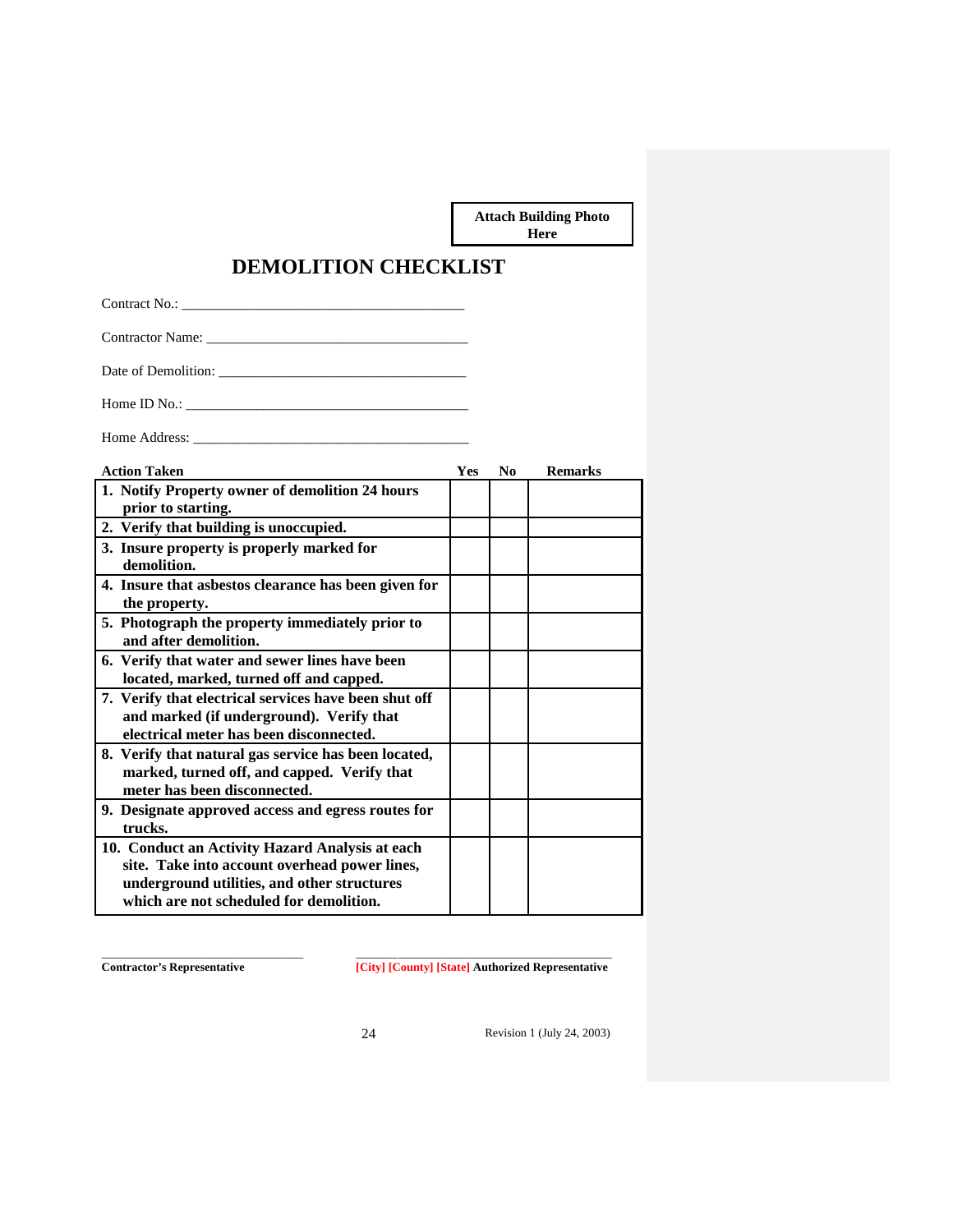# ATTACHMENT E [State Environmental Agency] Letter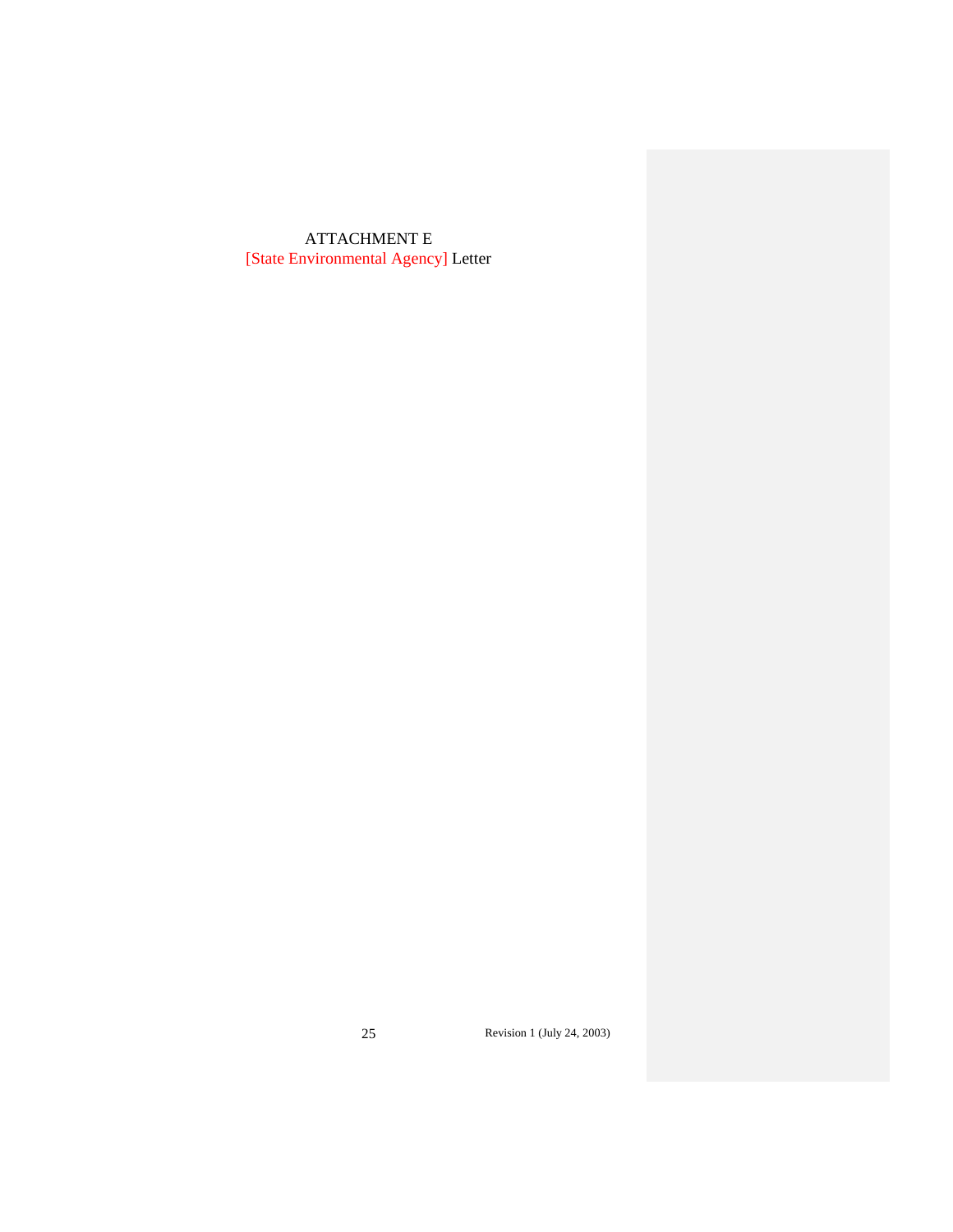# ATTACHMENT F Sample Load Ticket

| Sampic Load Ticket               |                                        |                                     |                              |  |  |
|----------------------------------|----------------------------------------|-------------------------------------|------------------------------|--|--|
|                                  | <b>LOAD TICKET</b>                     |                                     |                              |  |  |
| <b>TICKET NUMBER:</b>            |                                        |                                     |                              |  |  |
|                                  |                                        |                                     |                              |  |  |
| <b>CONTRACT NUMBER</b>           |                                        |                                     |                              |  |  |
| <b>CONTRACTOR</b>                |                                        |                                     |                              |  |  |
|                                  |                                        |                                     |                              |  |  |
| DATE:                            |                                        |                                     |                              |  |  |
|                                  |                                        | <b>DEBRIS QUANTITY</b>              |                              |  |  |
| <b>Truck No:</b>                 |                                        |                                     |                              |  |  |
|                                  |                                        |                                     | Capacity (CY):               |  |  |
| Load Size (CY):                  |                                        |                                     | <b>Tons:</b>                 |  |  |
|                                  |                                        |                                     |                              |  |  |
| <b>Truck Driver:</b>             |                                        |                                     |                              |  |  |
|                                  |                                        |                                     | <b>DEBRIS CLASSIFICATION</b> |  |  |
|                                  | <b>Burnable</b>                        |                                     |                              |  |  |
| <b>Non-Burnable</b>              |                                        |                                     |                              |  |  |
| <b>Mixed</b>                     |                                        |                                     |                              |  |  |
| Other                            |                                        |                                     |                              |  |  |
|                                  |                                        | <b>LOCATION</b>                     |                              |  |  |
| Section/Area:<br><b>Dumpsite</b> |                                        |                                     |                              |  |  |
|                                  |                                        | Time                                | <b>Inspector</b>             |  |  |
| Loading                          |                                        |                                     |                              |  |  |
|                                  |                                        |                                     |                              |  |  |
| Dumping                          |                                        |                                     |                              |  |  |
| <b>Eligibility</b><br>(Y/N):     | Original:<br>Yellow:<br>Pink:<br>Gold: | Contractor<br>Driver<br><b>FEMA</b> | [City] [County] [State]      |  |  |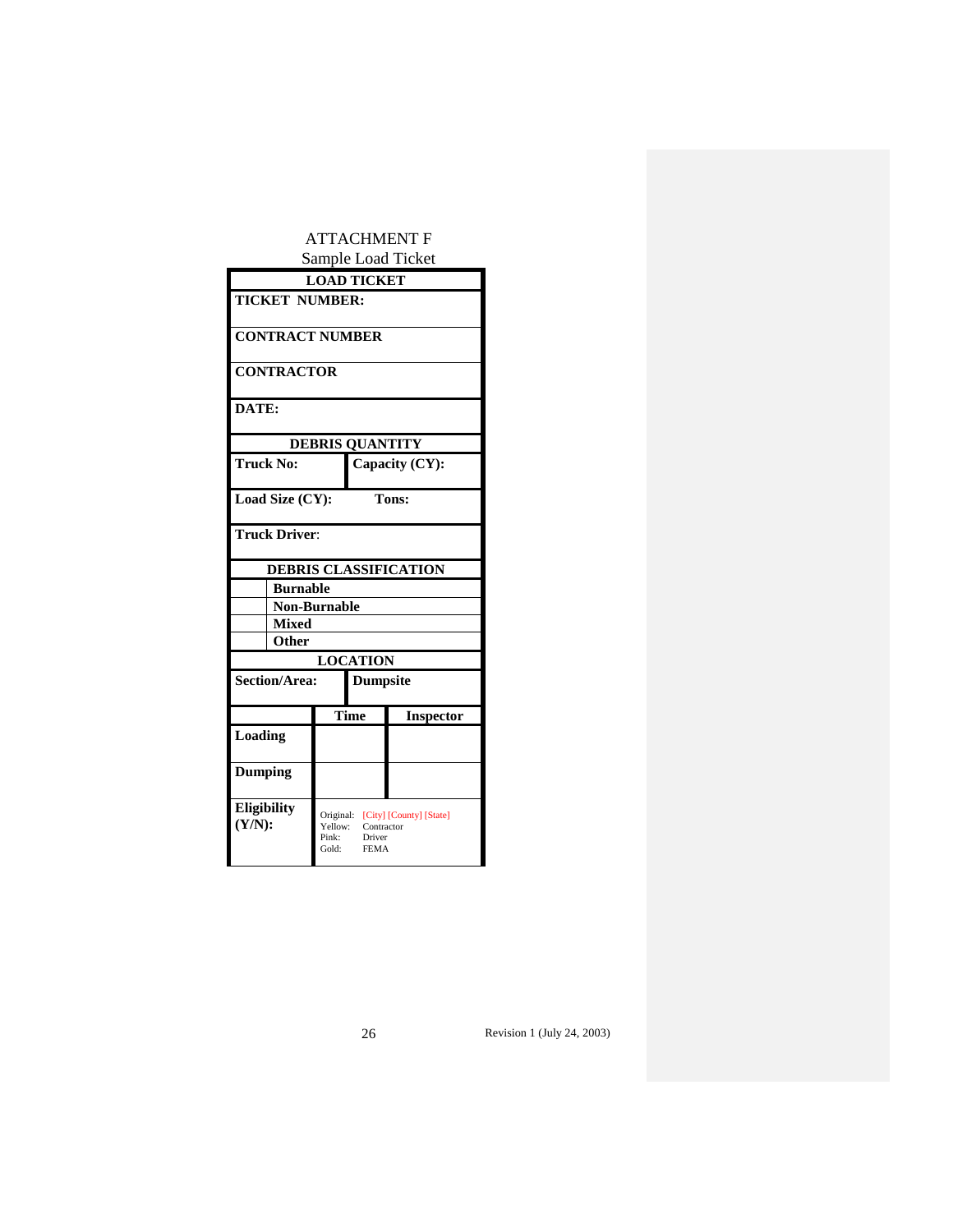ATTACHMENT G Sample Truck Placard

# Company Name

# Truck Number

# Cubic Yards

# Inspected by and Date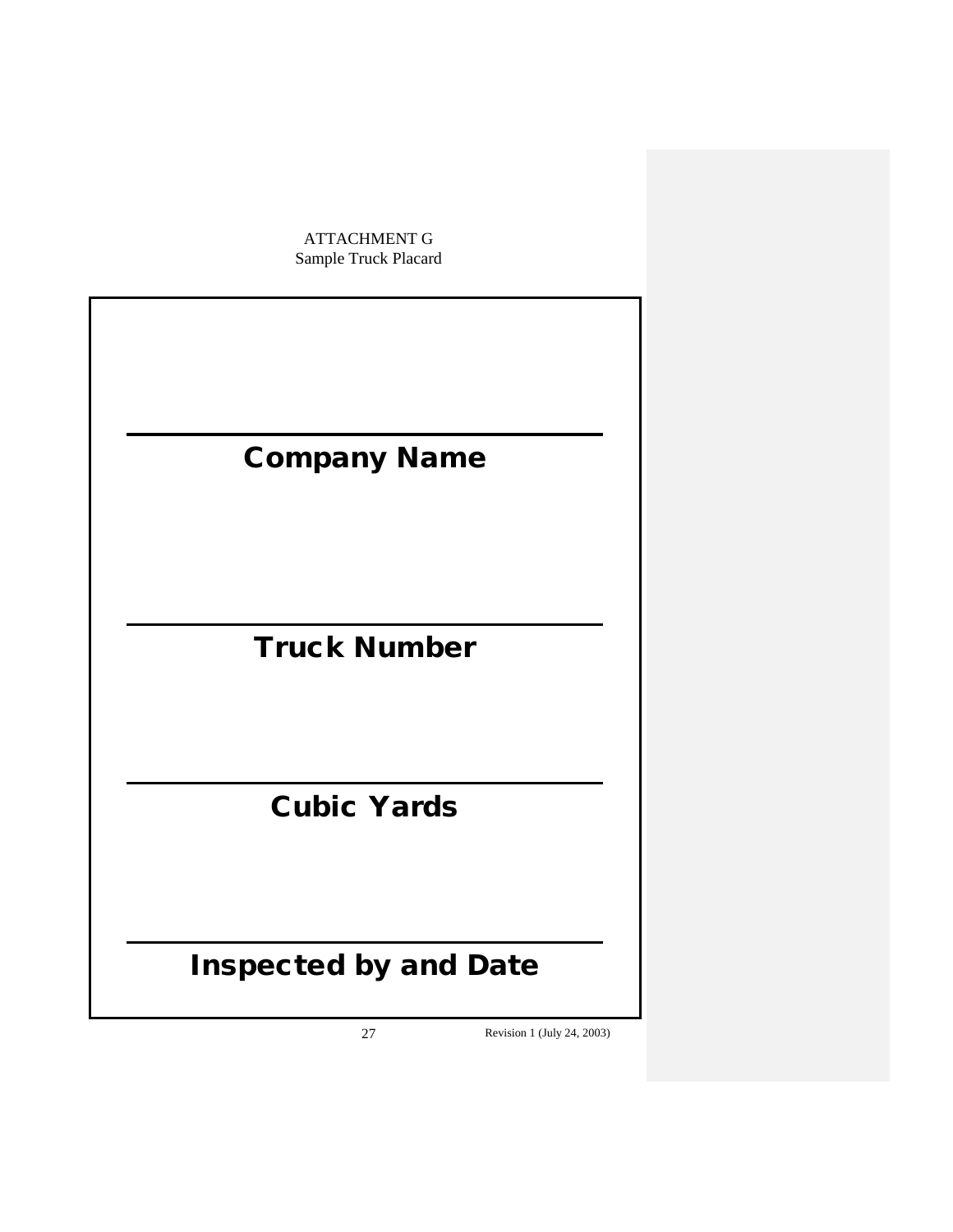ATTACHMENT H Disposal Facilities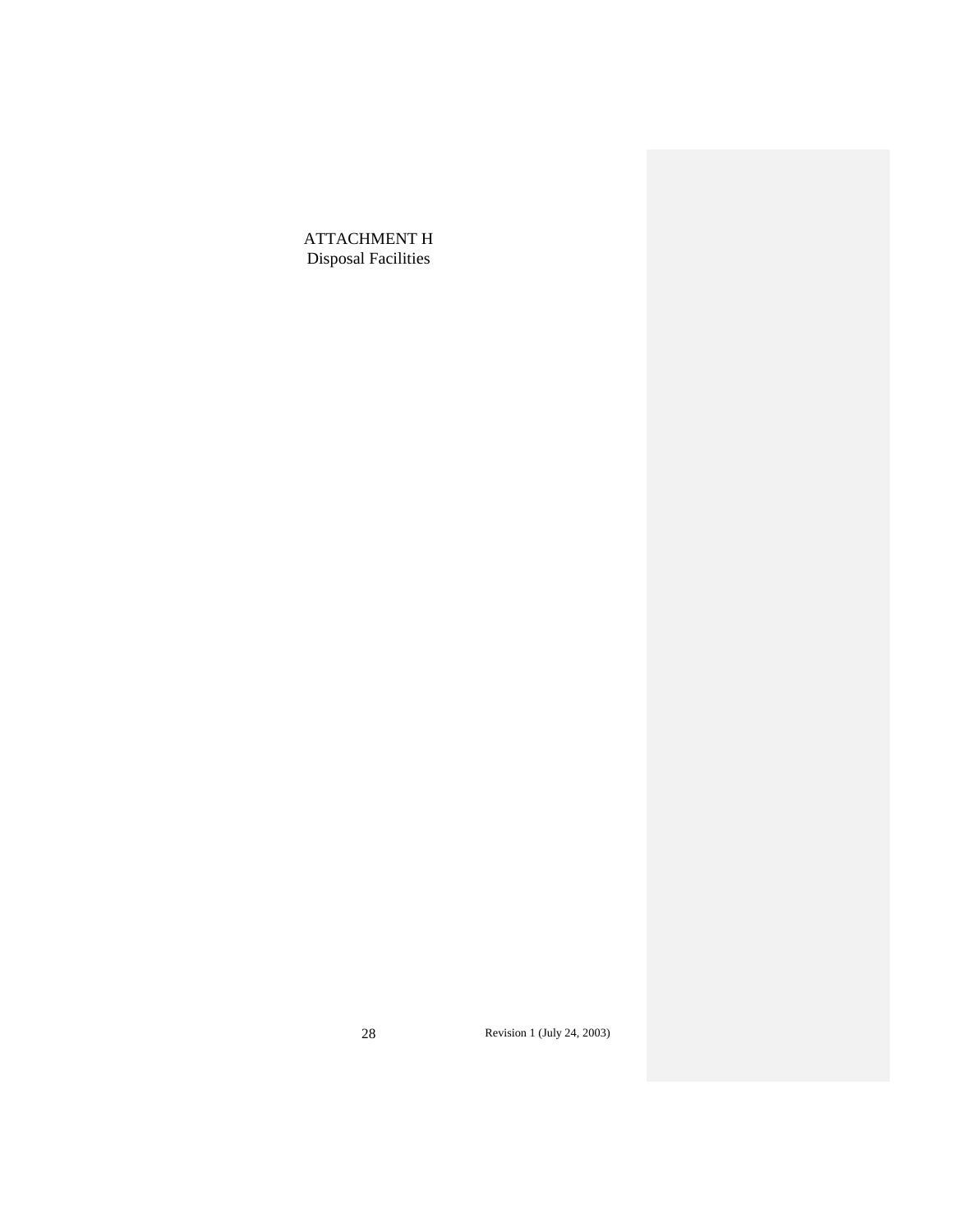# **ATTACHMENT I Example Daily Operational Report**

CONTRACT NO. \_\_\_\_\_\_\_\_\_\_\_\_\_\_\_\_\_\_\_\_

| DAILY OPERATIONAL REPORT |                     |                                   |                   |                         |                   |  |  |
|--------------------------|---------------------|-----------------------------------|-------------------|-------------------------|-------------------|--|--|
| CONTRACTOR:              |                     | DATE OF REPORT:                   |                   |                         |                   |  |  |
| CONTRACT NO:             |                     |                                   |                   |                         |                   |  |  |
| Truck No.                | Location of Work    | Local<br>Collection<br>Site Trips | Landfill<br>Trips | Cubic<br>Yard<br>Totals | Tonnage<br>Totals |  |  |
| $\mathbf 1$              |                     |                                   |                   |                         |                   |  |  |
| $\overline{2}$           |                     |                                   |                   |                         |                   |  |  |
| $\overline{3}$           |                     |                                   |                   |                         |                   |  |  |
| $\overline{4}$           |                     |                                   |                   |                         |                   |  |  |
| 5                        |                     |                                   |                   |                         |                   |  |  |
| $\overline{6}$           |                     |                                   |                   |                         |                   |  |  |
| $\overline{7}$           |                     |                                   |                   |                         |                   |  |  |
| $\,8\,$                  |                     |                                   |                   |                         |                   |  |  |
| $\overline{9}$           |                     |                                   |                   |                         |                   |  |  |
| 10                       |                     |                                   |                   |                         |                   |  |  |
| 11                       |                     |                                   |                   |                         |                   |  |  |
| 12                       |                     |                                   |                   |                         |                   |  |  |
| 13                       |                     |                                   |                   |                         |                   |  |  |
| $\overline{14}$          |                     |                                   |                   |                         |                   |  |  |
|                          | <b>DAILY TOTALS</b> |                                   |                   |                         |                   |  |  |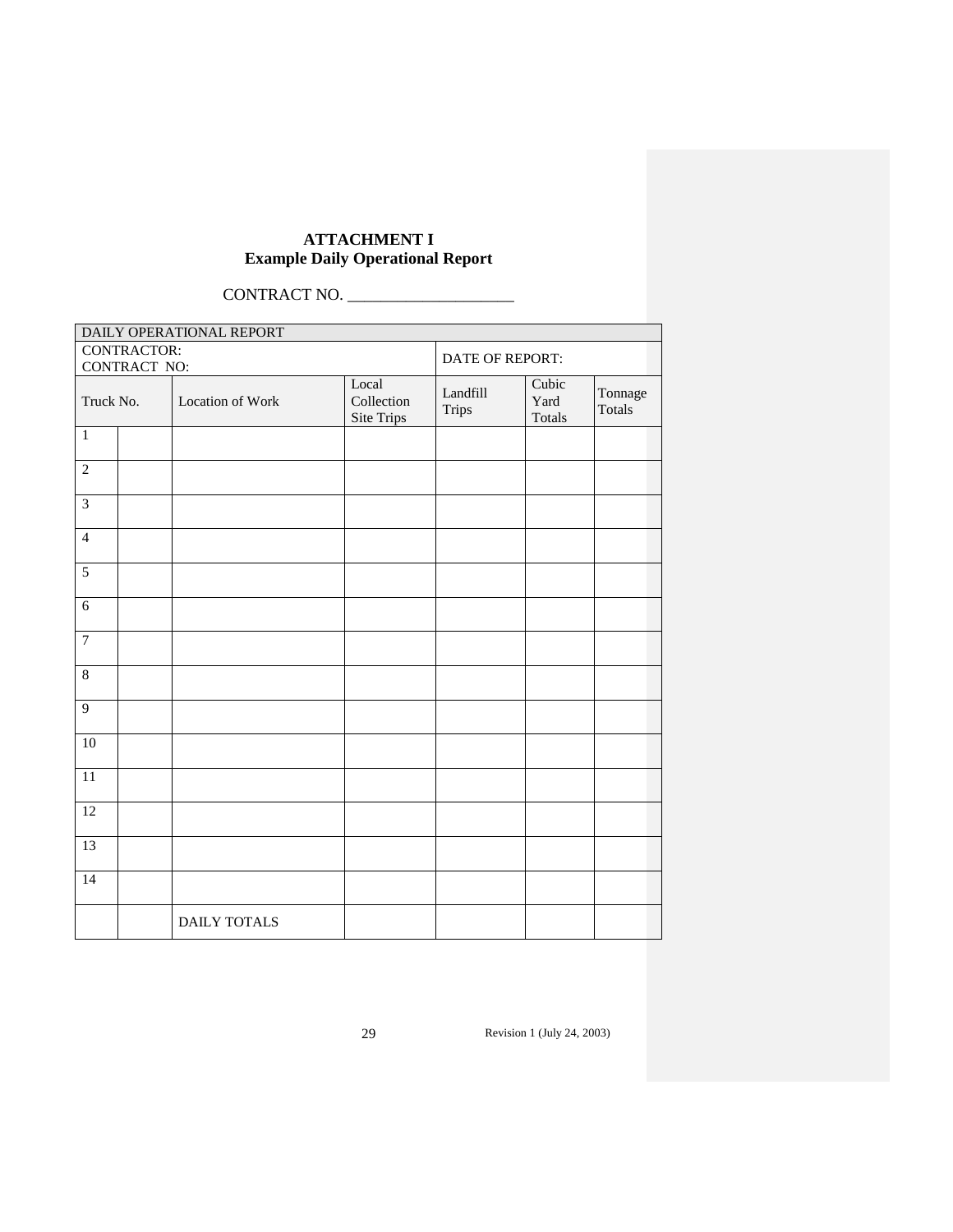# **EXAMPLE DAILY OPERATIONAL REPORT**

# **CONTRACT NO. \_\_\_\_\_\_\_\_\_\_\_\_\_\_\_\_\_\_**

| Date | Ticket # | Time | Truck<br>$\#$ | Capacity | $\%$ Load | Actual<br>Capacity | Eligible $(Y/N)$ | Comments |
|------|----------|------|---------------|----------|-----------|--------------------|------------------|----------|
|      |          |      |               |          |           |                    |                  |          |
|      |          |      |               |          |           |                    |                  |          |
|      |          |      |               |          |           |                    |                  |          |
|      |          |      |               |          |           |                    |                  |          |
|      |          |      |               |          |           |                    |                  |          |
|      |          |      |               |          |           |                    |                  |          |
|      |          |      |               |          |           |                    |                  |          |
|      |          |      |               |          |           |                    |                  |          |
|      |          |      |               |          |           |                    |                  |          |
|      |          |      |               |          |           |                    |                  |          |
|      |          |      |               |          |           |                    |                  |          |
|      |          |      |               |          |           |                    |                  |          |
|      |          |      |               |          |           |                    |                  |          |
|      |          |      |               |          |           |                    |                  |          |
|      |          |      |               |          |           |                    |                  |          |
|      |          |      |               |          |           |                    |                  |          |
|      |          |      |               |          |           |                    |                  |          |